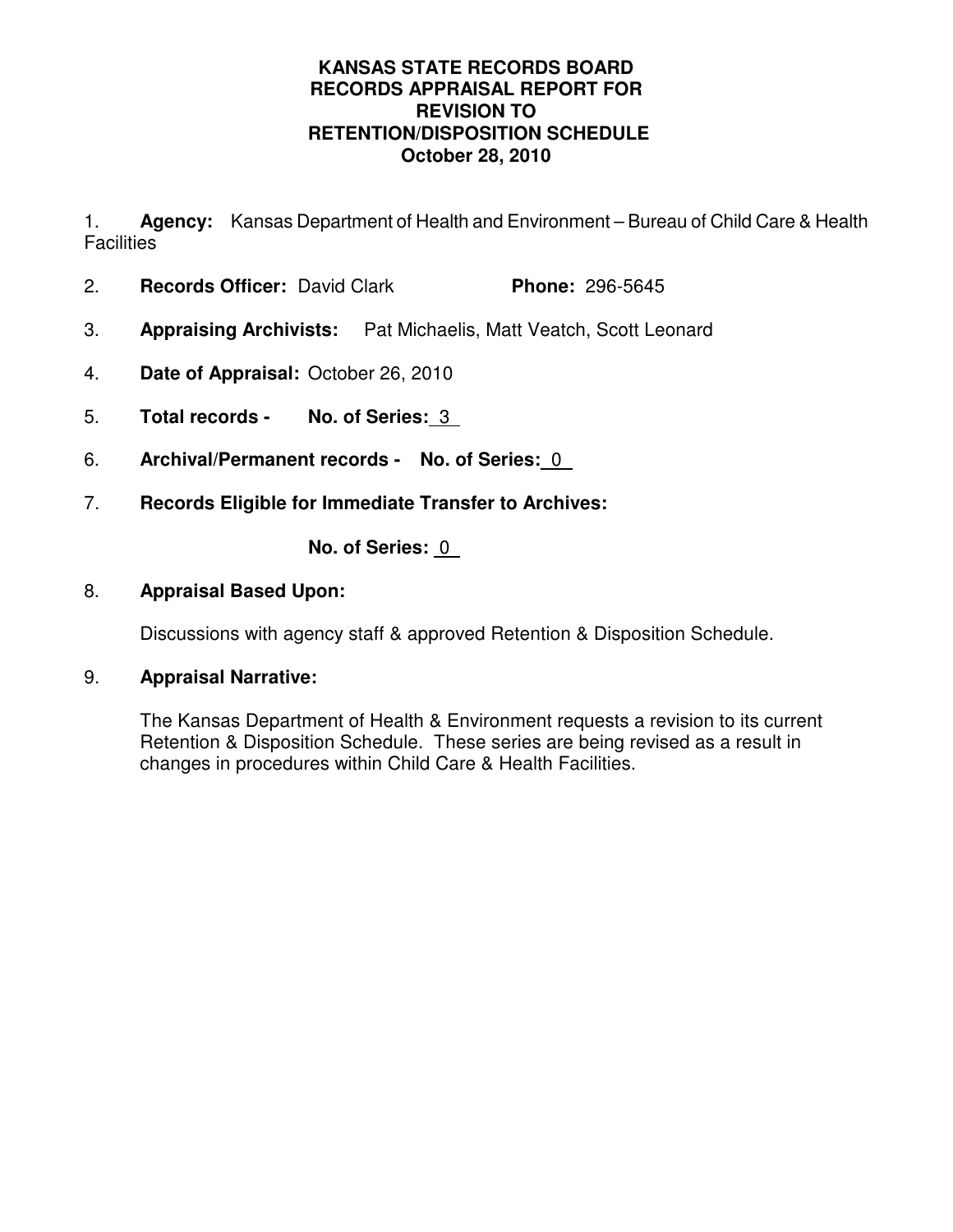**264-003 Department of Health and Environment Health Division Bureau of Child Care & Health Facilities Child Care Licensing**

#### **Child Care Licensing Files** (Series 0744-264)

Application and supporting documentation relating to the licensing process to provide child care services for children. **Entry Status:** Ready for SRB **Retention Period:** See Comments **Disposition:** Destroy **Restrictions:** KSA 65-507(b) **Comments:** Retain until facility is closed, transfer to the Records Center and retain for six years, then destroy. **Record Copy:** Paper **Remarks:** 10/19/2010: Revised retention from "Retain in office while active plus 2 years after closure, transfer to the records center for 1 year, then destroy"

**Child Care and Foster Care Licensing Files - Do Not Destroy Files** (Series 0746-264) Documents relating to complaints, investigations and the ultimate closure of licensed facilities and/or homes due to violations of the Maternal Hospitals or Homes and Homes for Children Act.

**Entry Status:** Ready for SRB **Retention Period:** See Comments **Disposition:** Destroy **Restrictions:** KSA 65-507(b) **Comments:** Retain in office until no longer useful, transfer to the records center for 70 years, then destroy. **Record Copy:** Paper **Remarks:** 10/26/2010: Revised Title from "Investigation Files - Do Not Destroy Files."

**Foster Care Licensing Files** (Series 0745-264)

Application and supporting documentation relating to the licensing process for individuals, group boarding homes, associations, detention centers, etc. applying to provide residential care for a child or children.

**Entry Status:** Ready for SRB **Retention Period:** See Comments **Disposition:** Destroy **Restrictions:** KSA 65-507(b) **Comments:** Retain until facility is closed, transfer to the Records Center and retain for six years, then destroy. **Record Copy:** Paper

**Remarks:** 10/26/2010: Revised retention from "Retain in office while file is active plus 2 years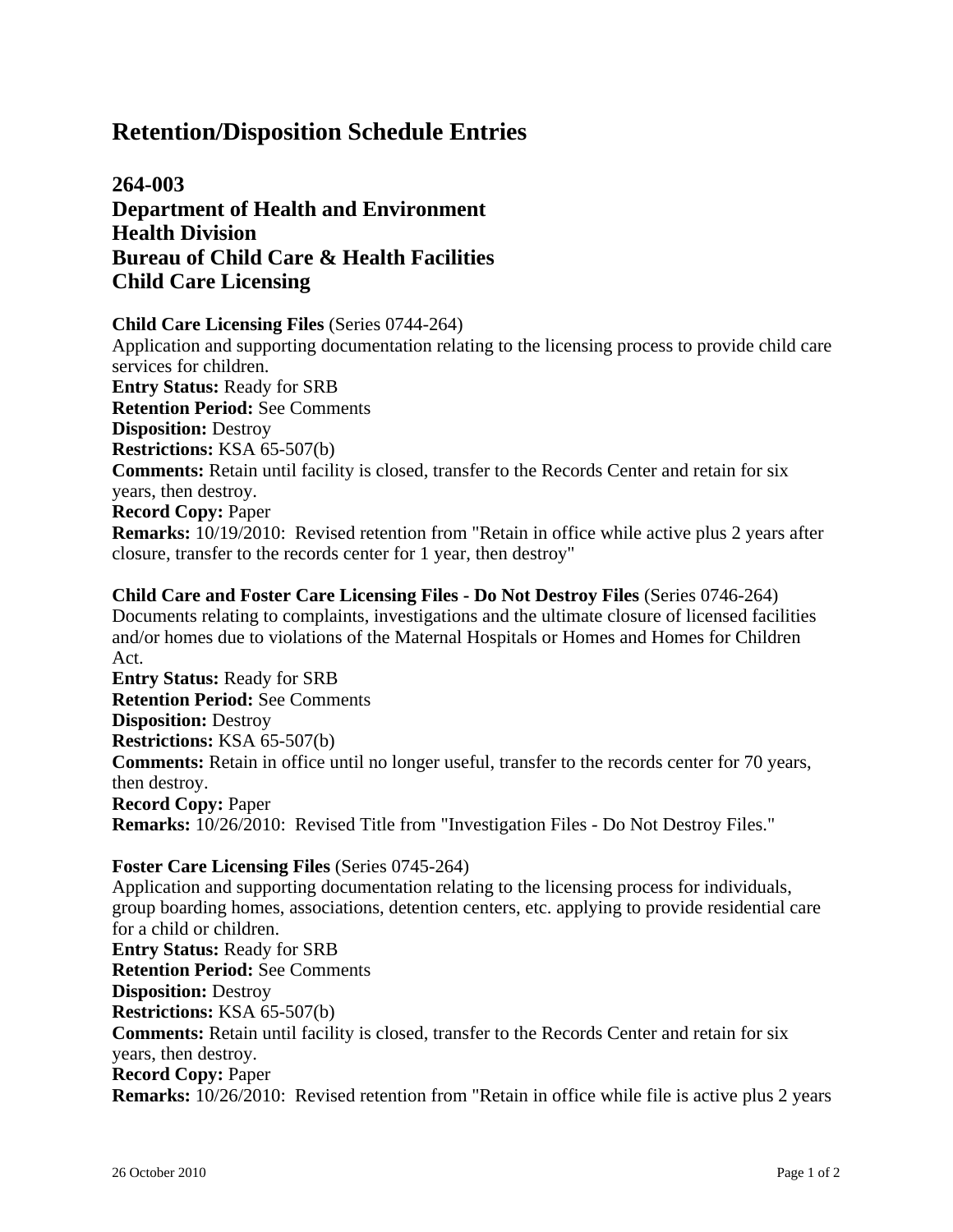after closure, transfer to the records center for 1 year, then destroy."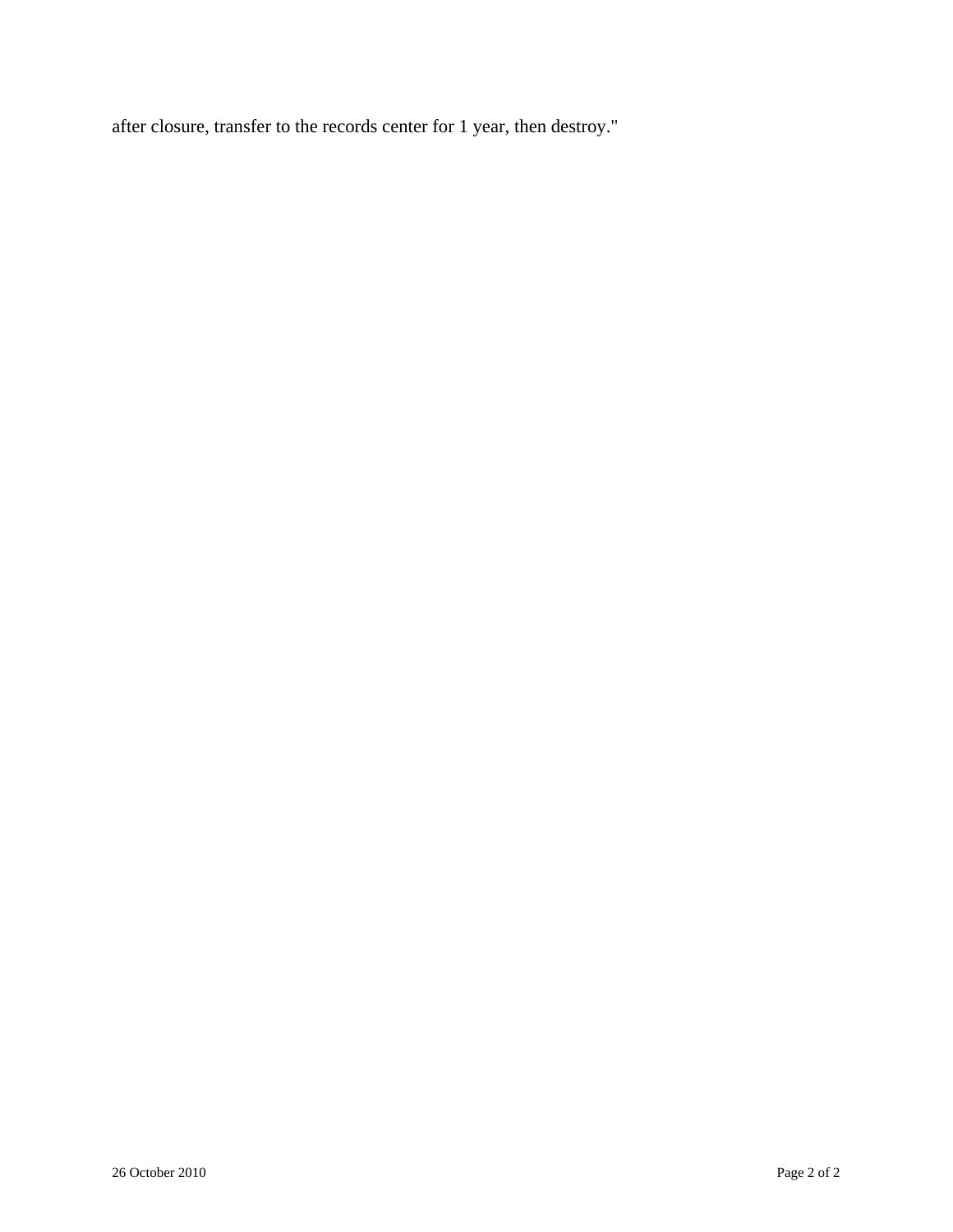## **KANSAS STATE RECORDS BOARD RECORDS APPRAISAL REPORT FOR REVISION TO RETENTION/DISPOSITION SCHEDULE October 28, 2010**

- 1. **Agency:** Kansas Department of Corrections
- 2. **Records Officer:** Mary Chambers **Phone:** 296-1136
- 3. **Appraising Archivist:** Scott Leonard
- 4. **Date of Appraisal:** October 20, 2010
- 5. **Total records No. of Series:** 1
- 6. **Archival/Permanent records No. of Series:** 0
- 7. **Records Eligible for Immediate Transfer to Archives:**

**No. of Series:** 0

## 8. **Appraisal Based Upon:**

Approved retention schedule.

## 9. **Appraisal Narrative:**

The Kansas Department of Corrections requests a revision to its currently approved Retention & Disposition Schedule. The one series being revised also supersedes 13 related series.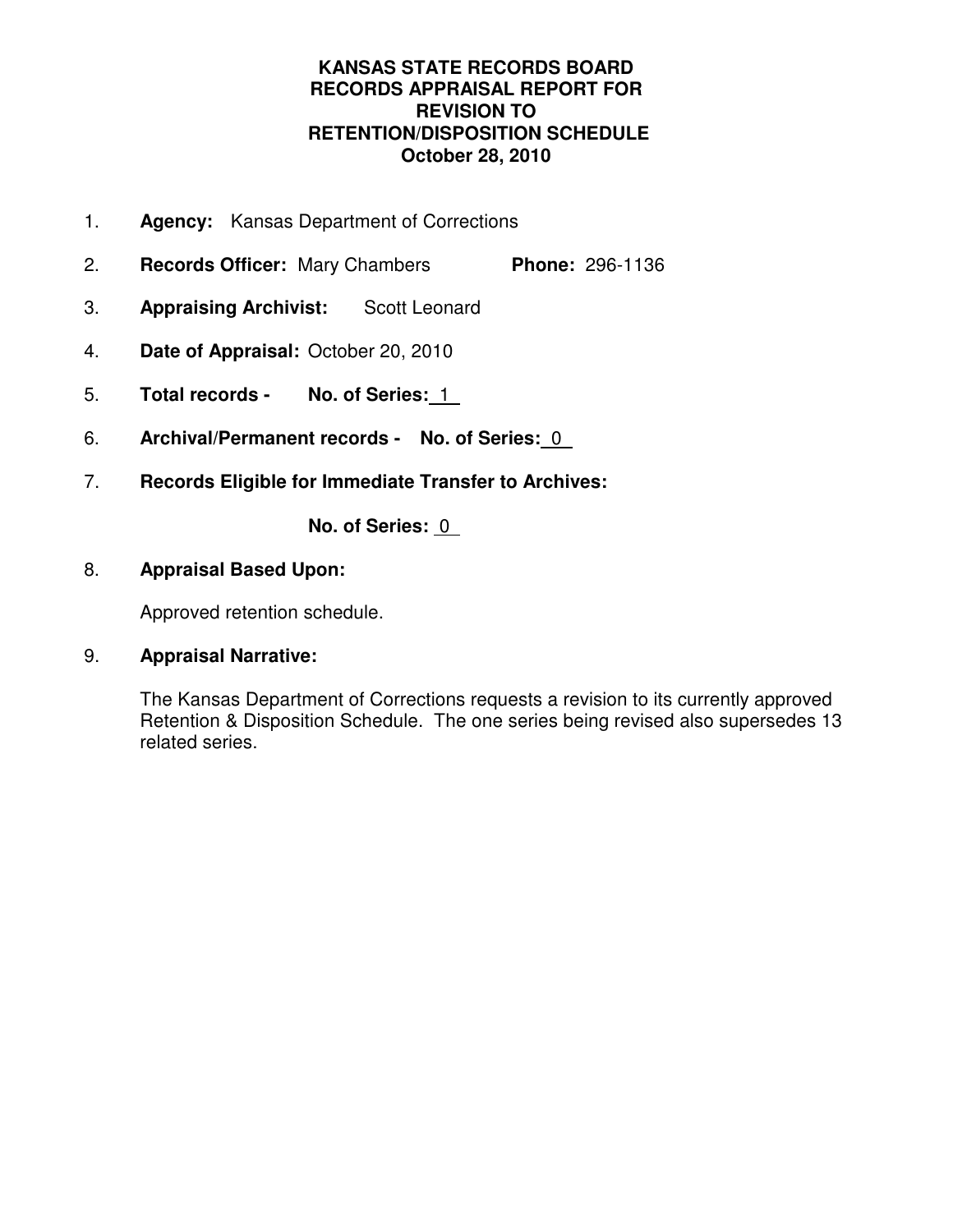# **521-001 Department of Corrections Central Office**

#### **Investigation Reports** (Series Unknown)

Documents relating to the investigation of incidents and events involving correctional facility inmates and/or staff members including but not limited to assaults, contraband, deaths, escapes, and staff misconduct. **Entry Status:** Ready for SRB **Retention Period:** See Comments **Disposition:** Destroy **Restrictions:** K.S.A. 22-4707 & K.S.A. 45-221(a)(10), (a)(29) **Comments:** Retain until investigation is completed plus 10 years, then destroy. **Record Copy:** Unknown **Remarks:** 10/19/2010: New entry; supersedes series 0004-521, 0010-521, 0020-521, 0021-521, 0029-521, 0031-521, 0146-521, 0148-521, 0182-521, 0263-521, 0503-521, 0504-521, 0505-

521.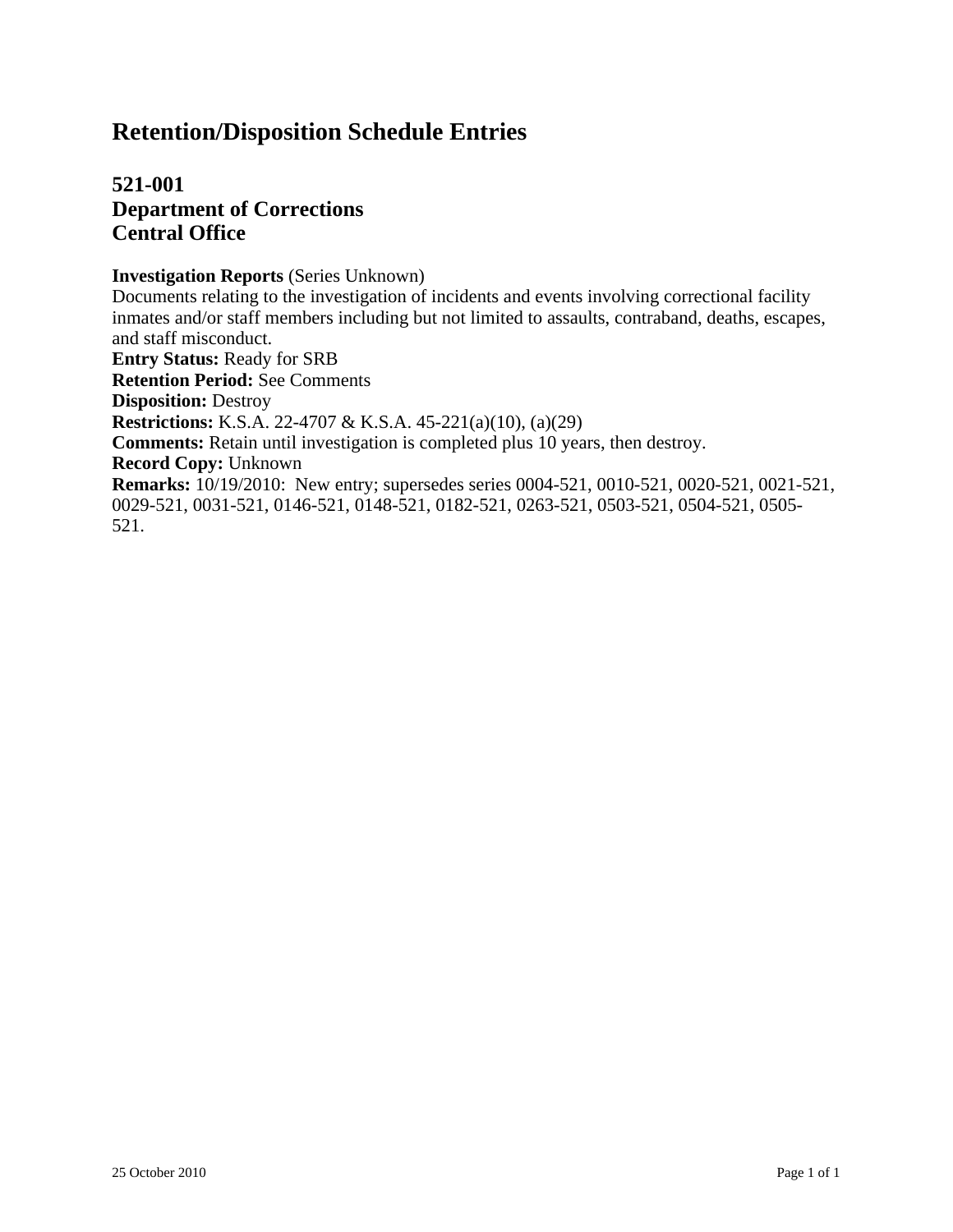# **Retention/Disposition Schedule Entries** -- **SUPERSEDED**

# **521-001 Department of Corrections Central Office**

#### **Contraband Files** (Series 0020-521)

Documents and reports related to illegal contraband seized from Department of Corrections inmates: investigation reports, lab reports, photographs, field notes, taped phone calls, etc. **Entry Status:** Draft **Retention Period:** See Comments **Disposition:** Archives **Restrictions:** KSA 22-4707 & 45-221(a)(29) **Comments:** Retain until no longer useful, then transfer to the State Archives for purging of duplicate material. **Record Copy:** Unknown **Remarks:** 10/20/2010: Superseded by new series "Investigation Reports."

#### **Inmate Assault Cases** (Series 0004-521)

Investigation documents related to violent incidents at Kansas penal institutions: investigation reports, taped conversations, Correction Officer reports, autopsy reports, photographs, field notes, etc **Entry Status:** Draft **Retention Period:** See Comments **Disposition:** Archives **Restrictions:** KSA 22-4707 & 45-221(a)(29) **Comments:** Retain until no longer useful, then transfer to the State Archives for purging of duplicate material. **Record Copy:** Unknown **Remarks:** 10/20/2010: Superseded by new series "Investigation Reports".

#### **Inmate Escape Records** (Series 0021-521)

Documents relating to the investigation and apprehension of escapees from the Department of Corrections institutions: warrants, notification forms, surveillance reports, investigation reports, etc.

**Entry Status:** Draft **Retention Period:** See Comments **Disposition:** Archives **Restrictions:** KSA 22-4707 & 45-221(a)(29) **Comments:** Retain until no longer useful, then transfer to the State Archives. **Record Copy:** Unknown **Remarks:** 10/20/2010: Superseded by new series "Investigation Reports."

## **Investigation Files - Specialty Cases** (Series 0031-521)

Documents and reports related to non-physical incidents in Kansas penal institutions: officer reports, photographs, fire marshal reports, taped conversations, newspaper articles, etc. **Entry Status:** Draft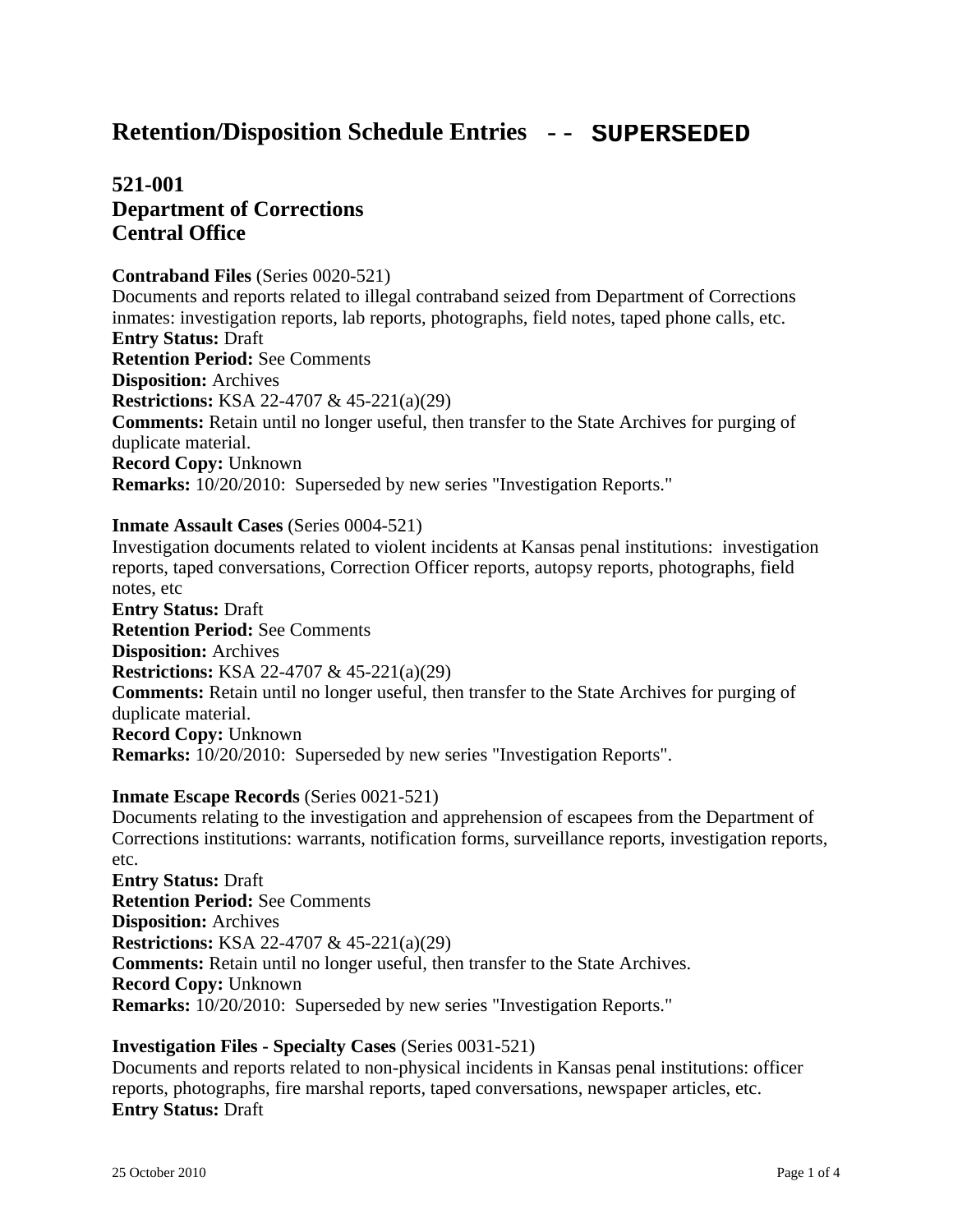**Retention Period:** See Comments **Disposition:** Archives **Restrictions:** KSA 22-4707 & 45-221(a)(29) **Comments:** Retain until case is closed plus 5 years, then transfer to the State Archives. **Record Copy:** Unknown **Remarks:** 10/20/2010: Superseded by new series "Investigation Reports."

# **521-010 Department of Corrections All Facilities**

**Contraband Files** (Series 0505-521)

Documents and reports related to illegal contraband seized from facility inmates: investigation reports, lab reports, photographs, filed notes, etc.

**Entry Status:** Draft

**Retention Period:** See Comments

**Disposition:** Destroy

**Restrictions:** KSA 22-4707 & 45-221(a)(29)

**Comments:** Retain until no longer useful, then destroy--all documents are duplicates of originals maintained in various series held by Investigations unit.

**Record Copy:** Unknown

**Remarks:** 10/20/2010: Superseded by new series "Investigation Reports."

#### **Employee Security Files** (Series 0029-521)

Documents relating to employees who are suspended or suspected of illegal activity while performing on the job responsibilities: taped conversations, intelligence reports, etc. **Entry Status:** Draft **Retention Period:** See Comments **Disposition:** Destroy **Restrictions:** KSA 45-221(a)(10) **Comments:** Retain for length of employee's tenure plus 5 years in original or abstracted form, then destroy. **Record Copy:** Unknown **Remarks:** 10/20/2010: Superseded by new series "Investigation Reports."

#### **Inmate Assault Cases** (Series 0503-521)

Investigation documents related to violent incidents at the institution: investigation reports, taped conversations, correction officer reports, autopsy reports, photographs, field notes, etc. **Entry Status:** Draft **Retention Period:** 005 cldr yrs **Disposition:** Archives **Restrictions:** KSA 22-4707 & 45-221(a)(29) **Comments:** Purging of duplicate material may need to be done by the archives staff. **Record Copy:** Unknown **Remarks:** 10/20/2010: Superseded by new series "Investigation Reports."

## **Inmate Files - Special** (Series 0182-521)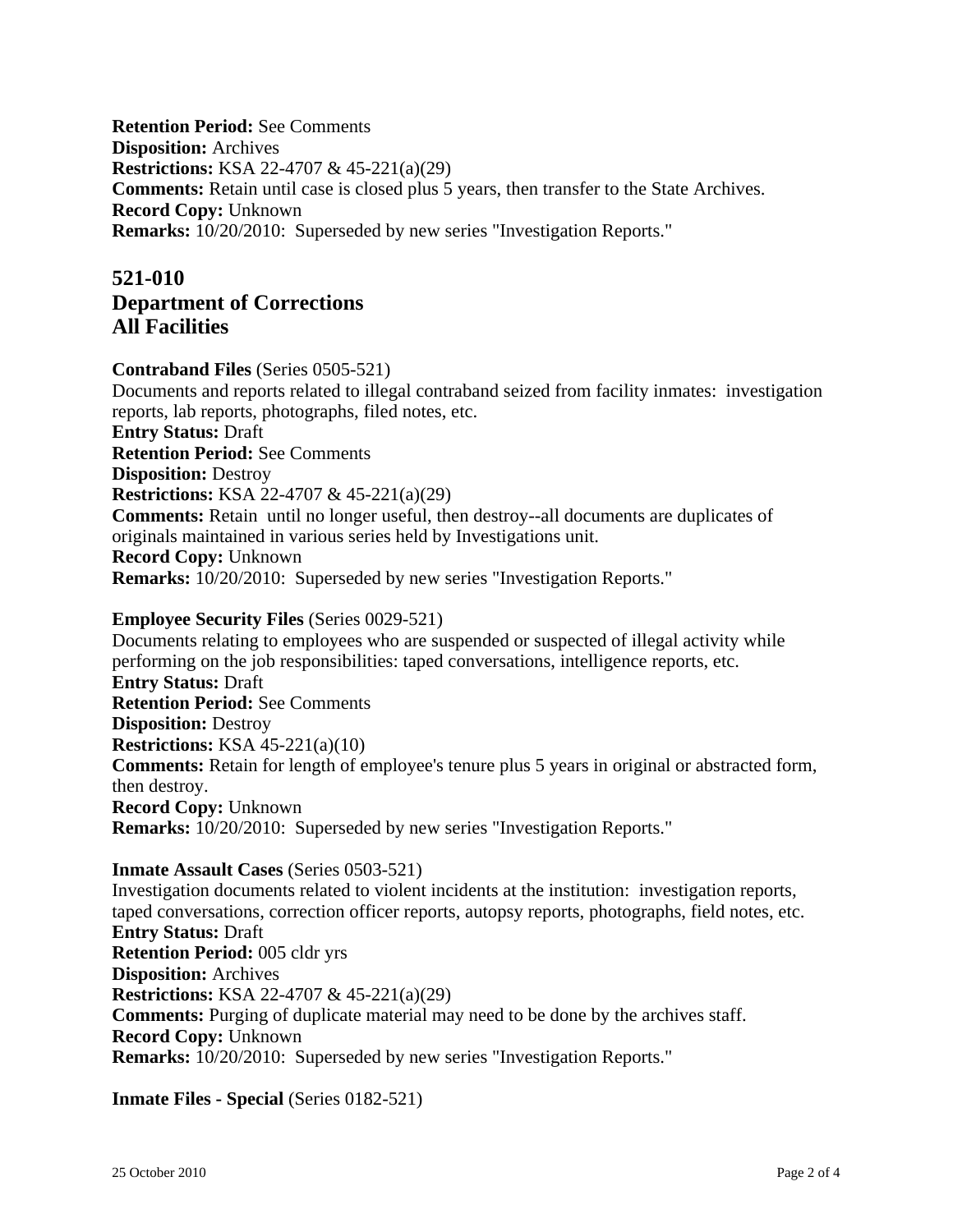Documents related to special or unusual problems regarding individual inmates. **Entry Status:** Draft **Retention Period:** 003 cldr yrs **Disposition:** See Comments **Restrictions:** KSA 22-4707 & 45-221(a)(29) **Comments:** Retain for 3 years, then place in respective "Inmate File." **Record Copy:** Unknown **Remarks:** 10/20/2010: Superseded by new series "Investigation Reports."

#### **Inmate Special Security Files** (Series 0263-521)

Disciplinary reports, protective custody requests, notes, etc. relating to the special security needs of "hot" inmates (I.e. those with major needs or problems.) **Entry Status:** Draft **Retention Period:** 005 cldr yrs **Disposition:** Destroy **Restrictions:** KSA 22-4707 & KSA 45-221(a)(29) **Record Copy:** Unknown **Remarks:** revised entry 10/20/2010: Superseded by new series "Investigation Reports."

#### **Investigation Field Notes** (Series 0148-521)

Notes detailing the incident and observations recorded at the scene and maintained for convenience of reference when completing the investigation report. **Entry Status:** Draft **Retention Period:** See Comments **Disposition:** Destroy **Restrictions:** KSA 22-4707 & 45-221(a)(29) **Comments:** Retain until case is closed 10 years, then destroy. **Record Copy:** Unknown **Remarks:** revised entry 10/20/2010: Superseded by new series "Investigation Reports."

#### **Investigation Report Records** (Series 0146-521)

Documents relating to the investigation of incidents involving correctional facility inmates. **Entry Status:** Draft **Retention Period:** See Comments **Disposition:** Destroy **Restrictions:** KSA 22-4707 & KSA 45-221(a)(29) **Comments:** Retain until investigation is completed plus 10 years, then destroy. **Record Copy:** Unknown **Remarks:** revised entry 10/20/2010: Superseded by new series "Investigation Reports."

#### **Subject Files - Investigation** (Series 0504-521)

Wide range of documents related to investigative issues: gangs, injuries, inmate populations, key log, KBI reports, correspondence, Ku Klux Klan, inmate deaths, etc. **Entry Status:** Draft **Retention Period:** See Comments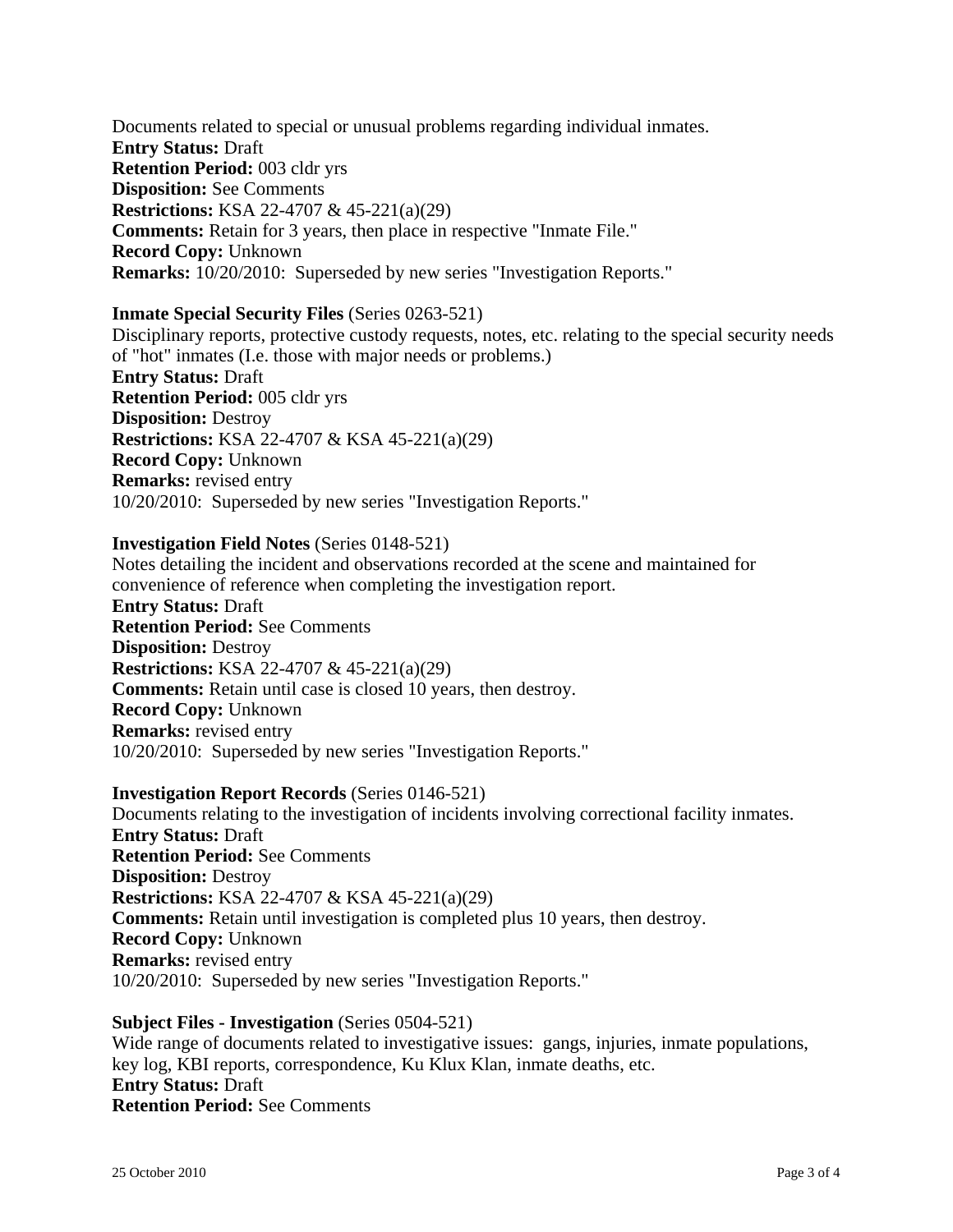**Disposition:** Archives **Restrictions:** KSA 45-221(a)(10) **Comments:** Retain until no longer useful, then transfer to the State Archives for purging of duplicate material. PORTIONS MAY BE RESTRICTED. **Record Copy:** Unknown **Remarks:** 10/20/2010: Superseded by new series "Investigation Reports."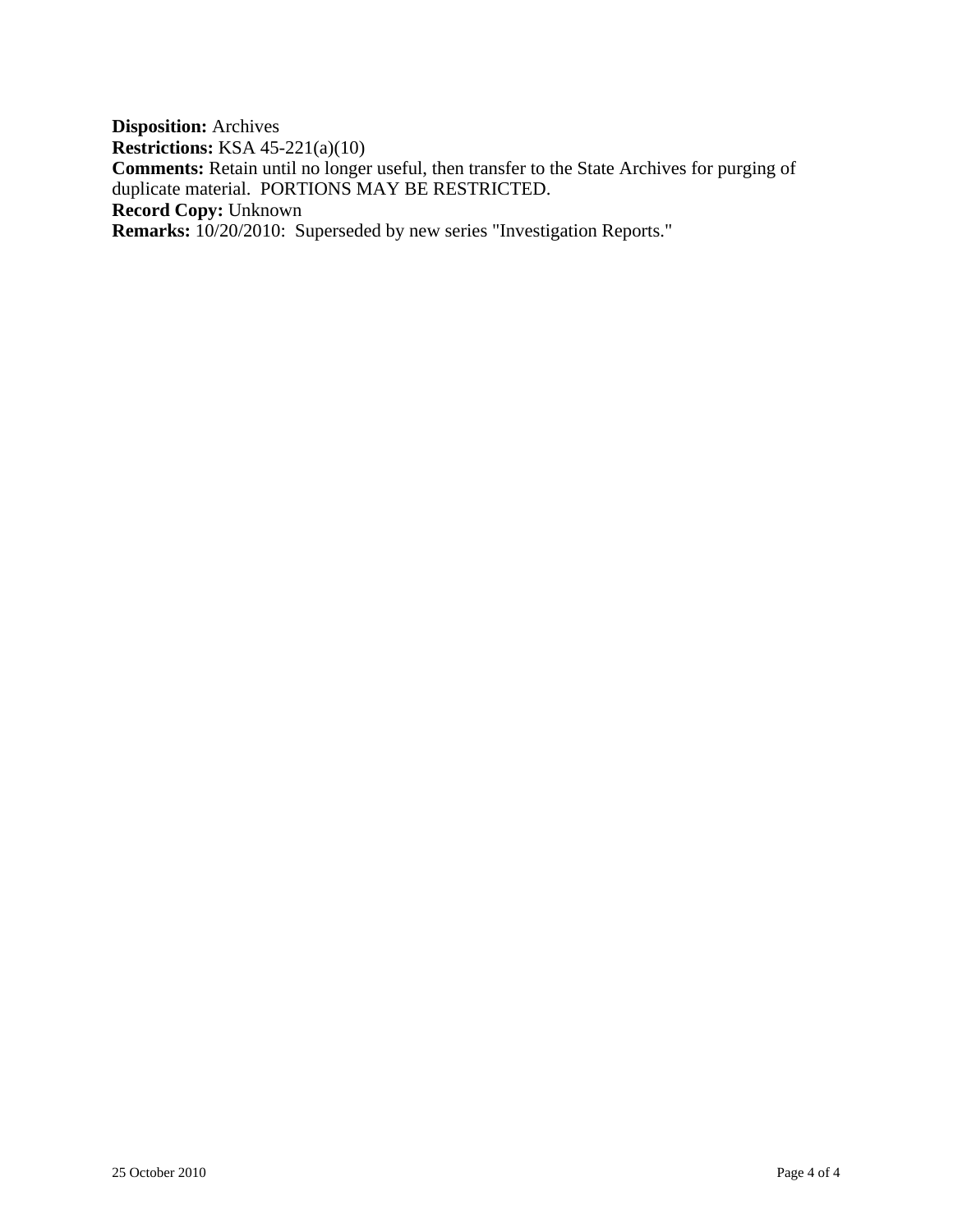## **KANSAS STATE RECORDS BOARD RECORDS APPRAISAL REPORT FOR REVISION TO RETENTION/DISPOSITION SCHEDULE October 28, 2010**

- 1. **Agency:** Kansas Department of Transportation
- 2. **Records Officer:** Susan Maxon **Phone:** 296-8925
- 3. **Appraising Archivist:** Scott Leonard
- 4. **Date of Appraisal:** October 25, 2010
- 5. **Total records No. of Series:** 5
- 6. **Archival/Permanent records No. of Series:** 0
- 7. **Records Eligible for Immediate Transfer to Archives:**

**No. of Series:** 0

## 8. **Appraisal Based Upon:**

Discussions with agency records officer.

## 9. **Appraisal Narrative:**

The Kansas Department of Transportation requests a revision to its current Retention & Disposition Schedule. These new series are being scheduled as a result of the KSHS review of the proposed Kansas Truck Routing & Intelligent Permitting System (K-TRIPS) project. The function tied to K-TRIPS currently exists, and the records have not been scheduled to this point. K-TRIPS should go live in a couple of years.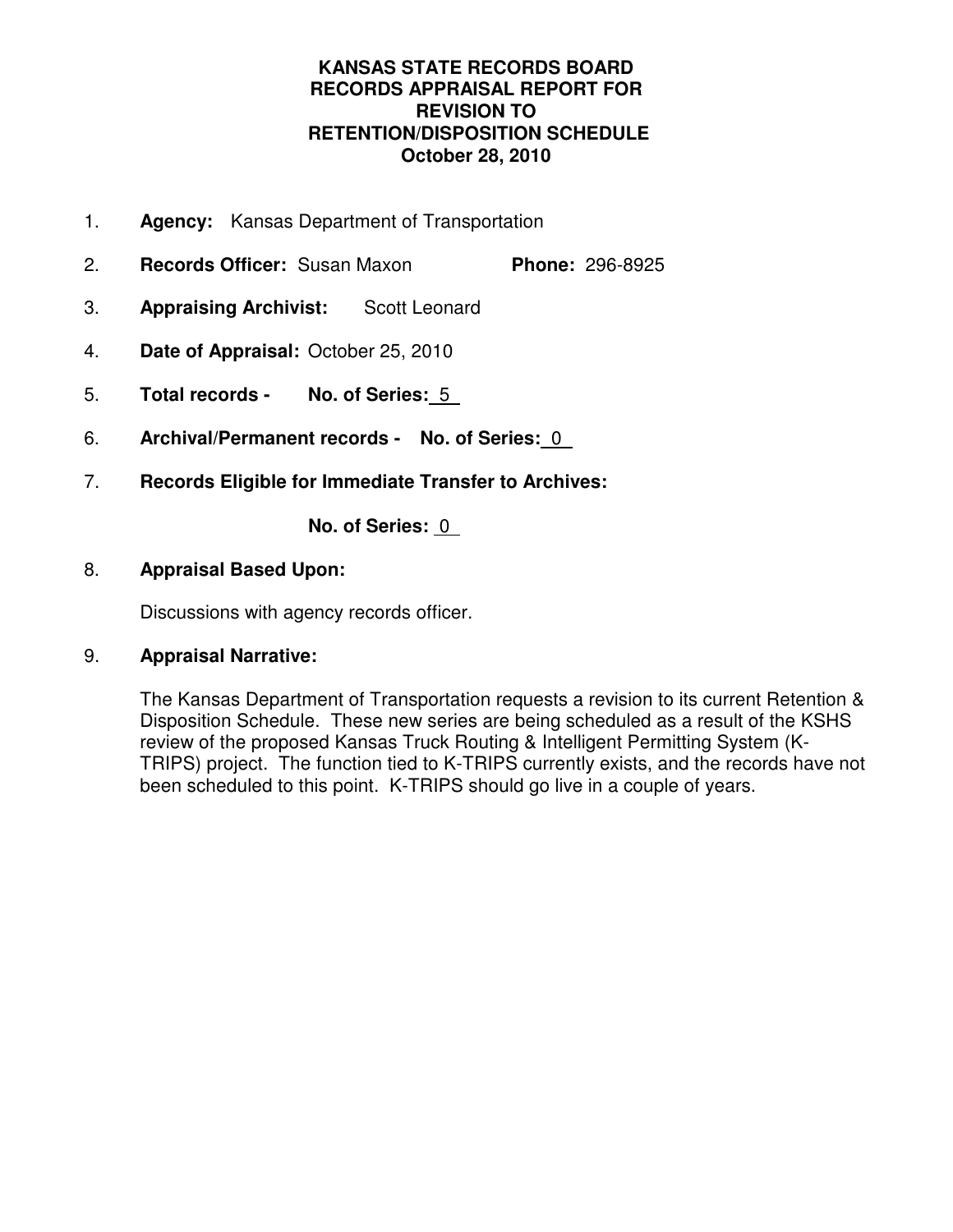# **276-006 Kansas Department of Transportation Bureau of Design Bridge Management Unit**

**AASHTO BRIDGEWare Software (VIRTIS/OPIS/PONTIS System)** (Series Unknown) Bridge management software system developed by the American Association of State Highway and Transportation Officials (AASHTO), licensed and used by KDOT. All database files contain the BRIDGEWare database schema (tables and relationships) and are populated with system data. VIRTIS provides bridge load rating information, OPIS is used for bridge designs for superstructures, and PONTIS is used for bridge management . VIRTIS/OPIS data is used for analysis in the Bridge Overload Permit Routing System (BOPRS). The Bridge Workspace is the master outline for all of the data pertaining to each bridge. **Entry Status:** Ready for SRB **Retention Period:** See Comments **Disposition:** See Comments **Restrictions:** None **Comments:** Software is backed-up on network servers. Data is static and refreshed by AASHTO as needed. Retain until no longer useful or superseded, then destroy. **Record Copy:** Electronic **Electronic Recordkeeping Plan Not Required Remarks:** 10/25/2010: New series; no Electronic Recordkeeping Plan required.

#### **Bridge Overload Permit Routing System (BOPRS)** (Series Unknown)

An Access database used to track and analyze vehicle configurations for bridge super-load permit applications. The BridgeWare VIRTIS/OPIS/PONTIS System, a family of software developed by the American Association of State Highway and Transportation Officials (AASHTO) and licensed by KDOT, contains structural engineering data for bridges. VIRTIS bridge data is exported to static input files, defining structure geometry, type, and materials, to be used by the Bridge Rating and Analysis of Structural Systems (BRASS) client application to load rate a structure. Vehicle configuration data from the permit application (i.e. origin, destination, company and contact, truck information: GVW, # axles, axle width, length, height, and cargo description) is entered into the BOPRS database. A designated route is established within BOPRS and associated road segments and bridges are identified. BOPRS initiates the execution of the BRASS software, using the vehicle configuration data in BOPRS as well as the

static structure input file models created by VIRTIS, to produce the load rating detail for bridges on the designated route. The analysis results are stored in BOPRS and the route is reviewed for suitability and revised if necessary to avoid problem structures. Historical data is used for reporting and special requests.

**Entry Status:** Ready for SRB

**Retention Period:** See Comments

**Disposition:** See Comments

#### **Restrictions:** None

**Comments:** Retain for five years, then destroy. At the end of its useful life, a snapshot of the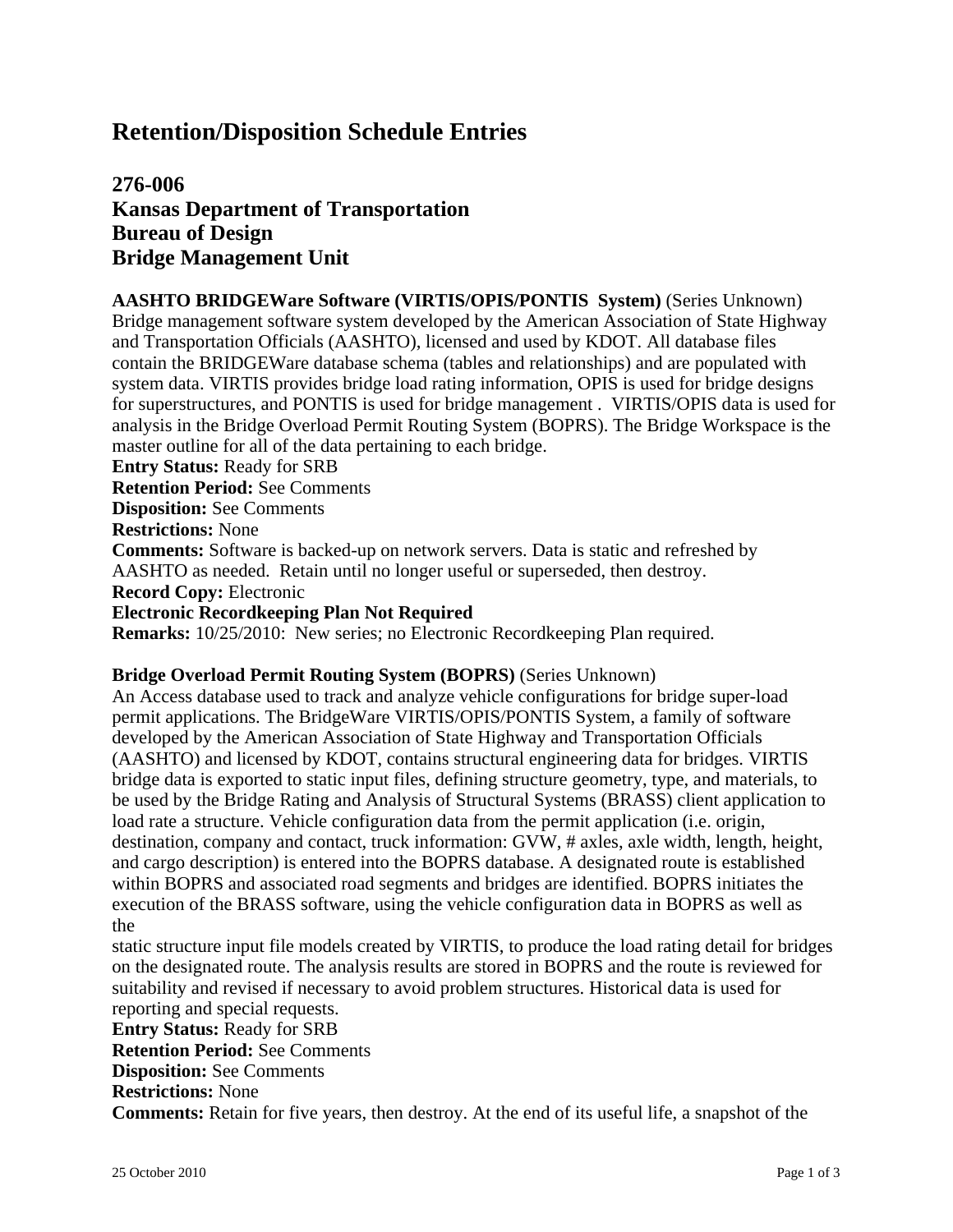BOPRS analysis data tables and relationships will be created and saved on a network server and retained for five years, then destroyed. **Record Copy:** Electronic **Electronic Recordkeeping Plan Not Required Remarks:** 10/25/2010: New entry; Electronic Recordkeeping Plan not required.

**Bridge Overload Permit Routing System (BOPRS) Outputs** (Series Unknown)

Outputs from the Bridge Overload Permit Routing System (BOPRS). **Entry Status:** Ready for SRB **Retention Period:** See Comments **Disposition:** Destroy **Restrictions:** None **Comments:** Analysis results are stored in BOPRS. Retain until no longer needed for agency business, then destroy. **Record Copy:** Electronic **Electronic Recordkeeping Plan Not Required Remarks:** 10/25/2010: New series; no Electronic Recordkeeping Plan required.

### **Bridge Super-Load Permit Applications** (Series Unknown)

Applications, call sheets, notes, and route approval records for issuance of super-load permits processed by the Bridge Management Unit for all State maintained roads. Historical data used for reporting and analysis by the KDOT Bureau of Transportation Planning, Multi-Modal Planning Section. **Entry Status:** Ready for SRB **Retention Period:** See Comments **Disposition:** Destroy **Restrictions:** None **Comments:** Retain for five years, or until entered into the Bridge Oversize/Overweight Permit Routing System (BOPRS), then destroy. **Record Copy:** Electronic **Electronic Recordkeeping Plan Not Required Remarks:** 10/25/2010: New entry; Electronic Recordkeeping Plan not required.

# **Multi-Agency Records**

**Bridge Regular Oversize/Overweight Permit Applications** (Series Unknown) Applications, call sheets, notes, and route approval records for issuance of super-load permits processed by the Kansas Department of Revenue-Motor Carrier Services Bureau, Kansas Central Permit Office (formerly known as the Kansas Department of Revenue-Kansas Trucking Connection), and Motor Carrier Inspection Stations, on behalf of KDOT. Historical data is used for reporting and analysis by the KDOT Bureau of Transportation Planning, Multi-Modal Planning Section. **Entry Status:** Ready for SRB **Retention Period:** See Comments **Disposition:** Destroy **Restrictions:** None **Comments:** Retain for five years, then destroy.

See also record series ID: 0045-280.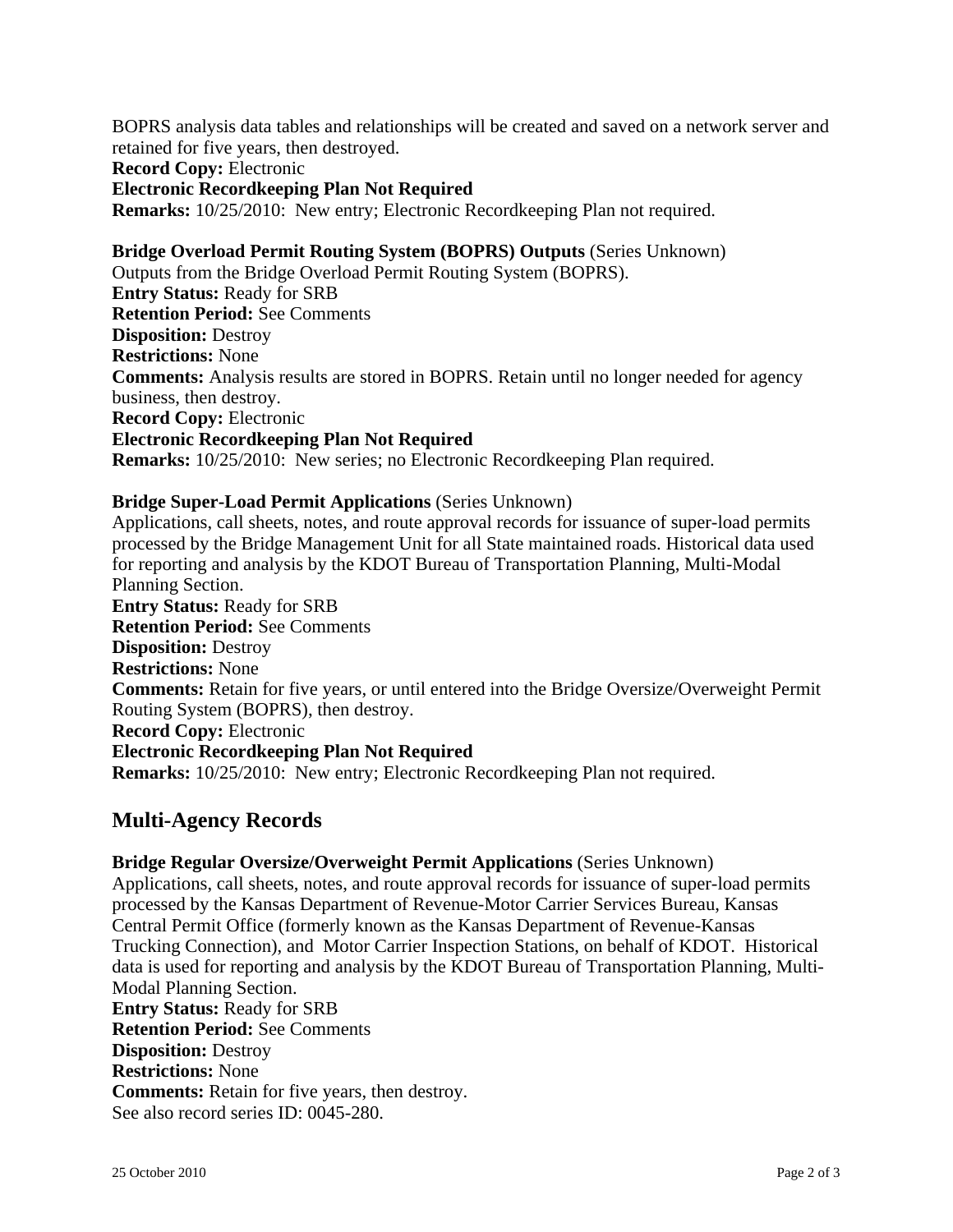**Record Copy:** Electronic **Electronic Recordkeeping Plan Not Required Remarks:** 10/25/2010: New series; Electronic Recordkeeping Plan not required.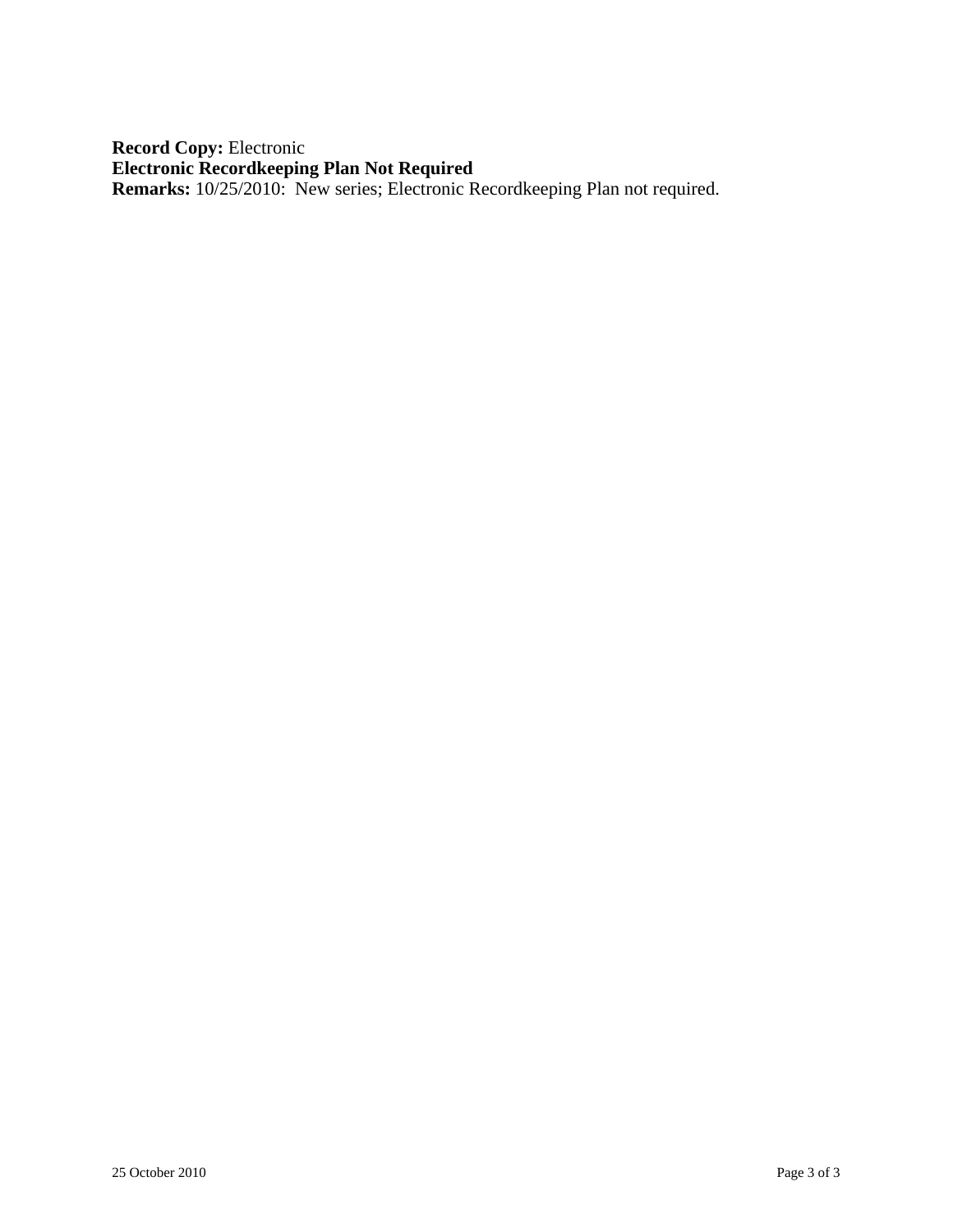## **KANSAS STATE RECORDS BOARD RECORDS APPRAISAL REPORT FOR REVISION TO RETENTION/DISPOSITION SCHEDULE October 28, 2010**

- 1. **Agency:** Kansas Bureau of Investigation
- 2. **Records Officer:** Laura Graham **Phone:** 296-8207
- 3. **Appraising Archivists:** Pat Michaelis, Matt Veatch, Scott Leonard
- 4. **Date of Appraisal:** October 25, 2010
- 5. **Total records No. of Series:** 7
- 6. **Archival/Permanent records No. of Series:** 2
- 7. **Records Eligible for Immediate Transfer to Archives:**

**No. of Series:** 0

## 8. **Appraisal Based Upon:**

Discussions with agency staff & approved Retention & Disposition Schedule.

## 9. **Appraisal Narrative:**

The Kansas Bureau of Investigation requests a revision to its current Retention & Disposition Schedule. The agency has been cleaning up its current Schedule and has created one new entry. The Schedule clean up has also resulted in moving six series to either obsolete or superseded status.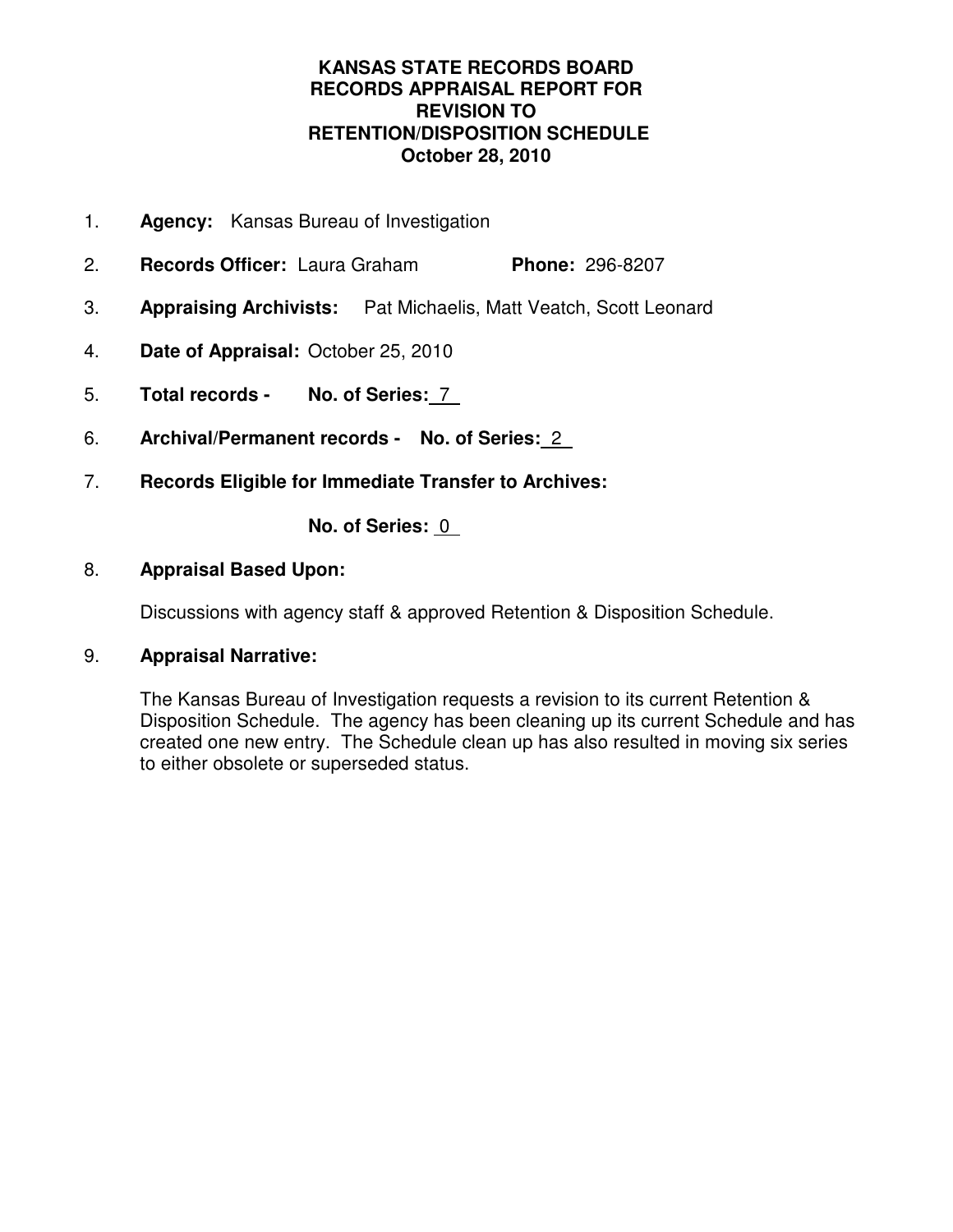# **083-002 Kansas Bureau of Investigation Associate Director**

#### **Associate Director's Files** (Series 0005-083)

Correspondence, reports, budgets, etc. relating to the operations and activities of the Associate Director. **Entry Status:** Ready for SRB **Retention Period:** See Comments **Disposition:** Archives **Restrictions:** None **Comments:** Retain until no longer useful, then transfer to the archives for purging. **Record Copy:** Unknown **Remarks:** 10/7/2010: Revised retention from "Retain 15 years, then transfer to the archives for purging"; also removed restrictions.

## **Employment Background Investigations** (Series 0006-083)

Application, background information form, credit history, criminal history records check, investigator's report, photographs, etc. relating to background investigations conducted by the KBI on gubernatorial appointments, DISC, Lottery and other state employees to ensure that the candidates qualify for sensitive positions. **Entry Status:** Ready for SRB **Retention Period:** 010 calendar years **Disposition:** Destroy **Restrictions:** KSA 45-221(a)(3)(4)(10) 5 USC sec. 552a & KSA 75-712 **Record Copy:** Unknown **Remarks:** 10/7/2010: Revised retention from "in office 3 years after investigation, transfer to the records center for 62 years"; NOTE: a summary log of background checks is kept in the individual employee's personnel file (series 0036-000).

# **Legal Services**

**Correspondence - General** (Series 0008-083) Incoming and outgoing letters and memoranda relating to inmates, sexual offenders and the Kansas Open Records Act. **Entry Status:** Ready for SRB **Retention Period:** See Comments **Disposition:** Destroy **Restrictions:** KSA 45-221(a)(29) **Comments:** Retain until no longer useful, then destroy. **Record Copy:** Unknown **Remarks:** 10/7/2010: Revised retention from "Retain until no longer useful, then contact the archives for appraisal, if not accepted..."; disposition changed to "Destroy."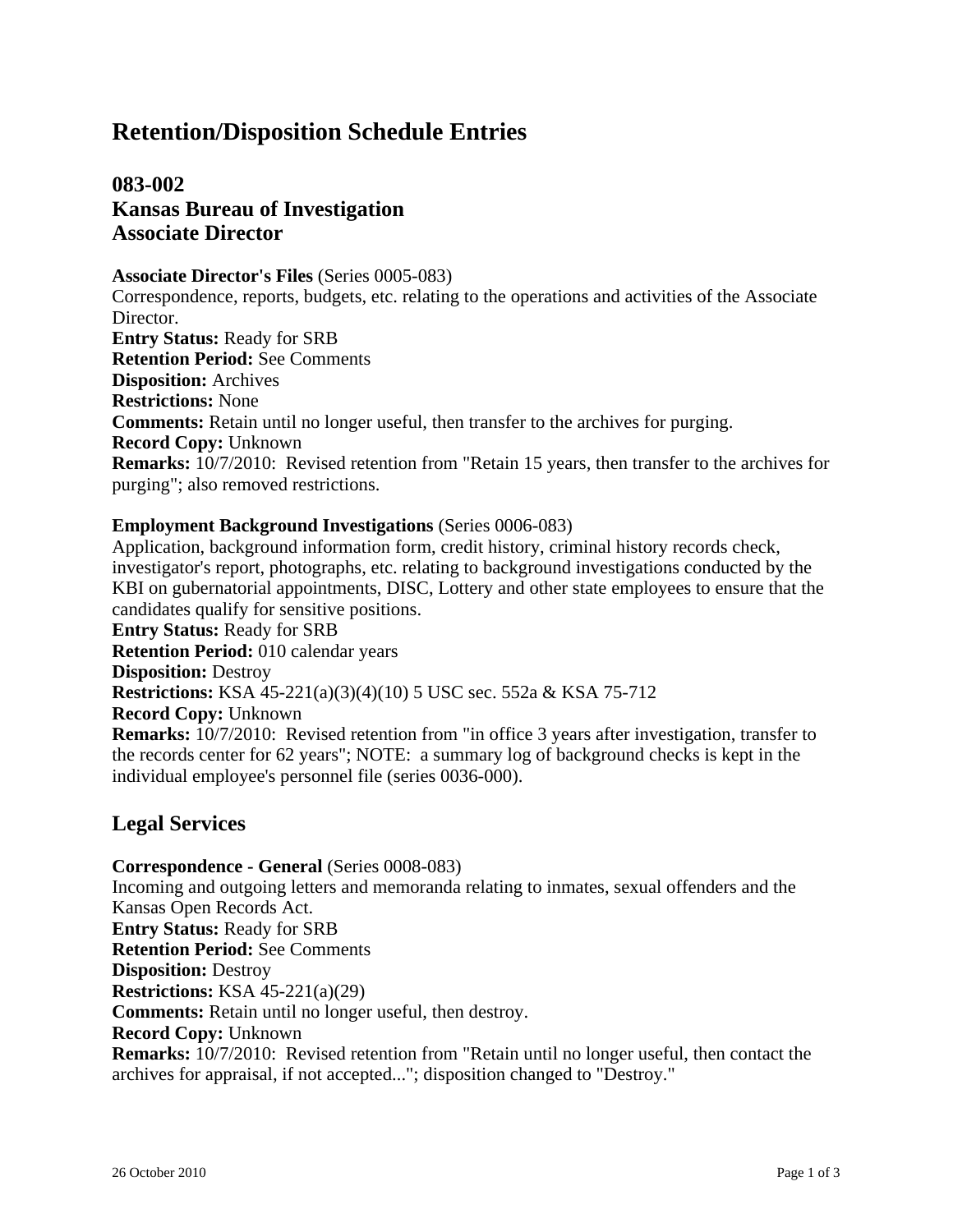## **DNA Files** (Series 0009-083) Correspondence, expert witness files, rules and regulations, motions and court orders, etc. relating to use of DNA as evidence in criminal proceedings. **Entry Status:** Ready for SRB **Retention Period:** See Comments **Disposition:** Destroy **Restrictions:** Portions may be restricted. **Comments:** Retain until superseded or no longer useful, then destroy. **Record Copy:** Unknown **Remarks:** 10/7/2010: Revised retention from "Retain until superseded or no longer useful, then transfer nonidentifiable information to the archives for purging"; changed disposition to "Destroy."

# **083-005 Kansas Bureau of Investigation ISD Division Incident Based Reporting**

#### **Summary Reports** (Series 0003-083)

Summary reports submitted by law enforcement agencies to the Kansas Bureau of Investigation containing demographic data (age, race, and offense) for incidents that occurred within their jurisdiction. **Entry Status:** Ready for SRB

**Retention Period:** See Comments **Disposition:** Archives **Restrictions:** None

**Comments:** Retain until no longer useful, then transfer to the State Archives for purging.

#### **Record Copy:** Unknown

**Remarks:**  $10/25/10$ : Formerly obsolete; revised description from exclusively county agencies.

# **Offender Registration**

## **Offender Registration Files** (Series 0027-083)

Registration form and supporting documentation relating to sexual and violent offenders required to register in the state of Kansas and maintained to monitor their locations. **Entry Status:** Ready for SRB **Retention Period:** See Comments **Disposition:** Destroy **Restrictions:** Case Law **Comments:** Retain for length of registration plus 10 years, then destroy. **Record Copy:** Unknown **Remarks:** 10/13/10: Revised comments from "Retain registration for 10 years and check for any subsequent convictions. If no additional convictions occur, then destroy. If a subsequent conviction has occurred, retain file for the life of the offender, then destroy"; removed 5 USC sec.552a from restrictions.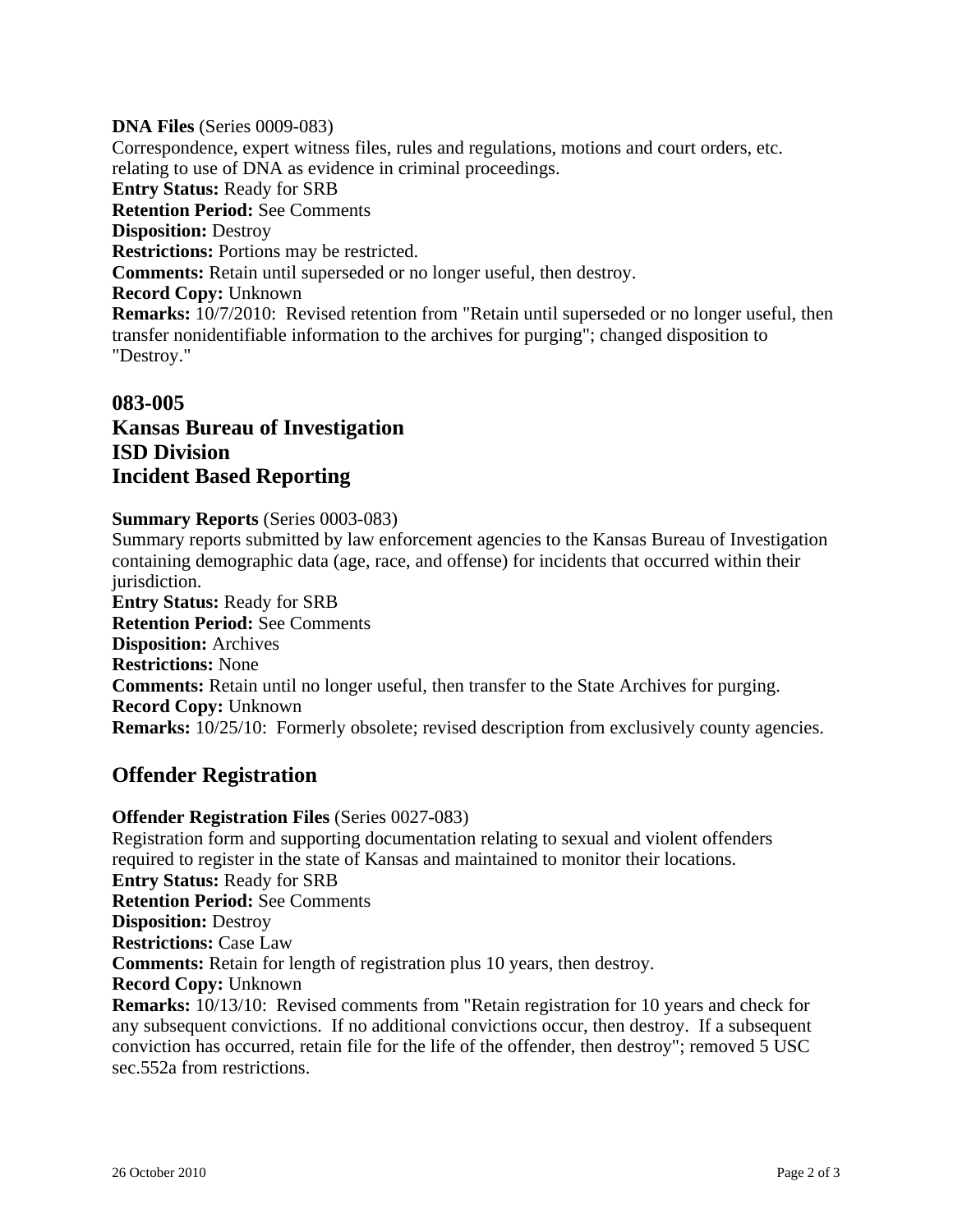# **083-006 Kansas Bureau of Investigation Laboratory Division**

**Laboratory DNA Databank Documentation** (Series Unknown) Hit verification reports, notes, instrumentation reports, sample submission records, etc., relating to the profiling of offender samples by a KBI scientist. **Entry Status:** Ready for SRB **Retention Period:** See Comments **Disposition:** Destroy **Restrictions:** NDIS Operational Manual, K.S.A. 21-2511 **Comments:** Retain two years minimum based on space availability, transfer to the Records Center for 60 years, then destroy. **Record Copy:** Unknown **Remarks:** 10/13/10: New series.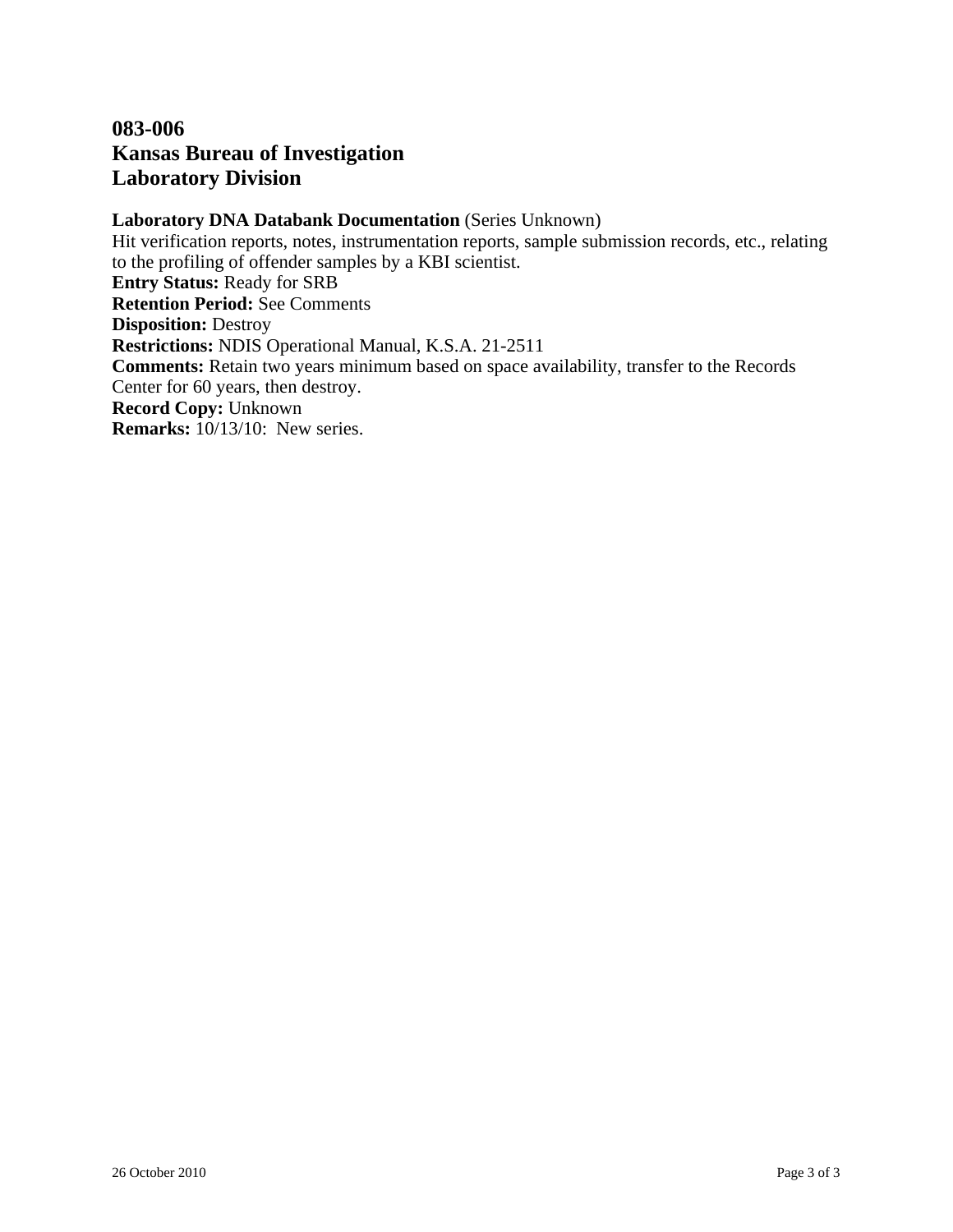**--SUPERSEDED & OBSOLETE SERIES**

**083-002 Kansas Bureau of Investigation Associate Director Legal Services**

**Litigation Case Files** (Series 0011-083)

Correspondence, court documents, research materials, reports, press releases, etc. documenting agency litigation activities.

**Entry Status:** Internal Review

**Retention Period:** See Comments

**Disposition:** See Comments

**Restrictions:** KSA 45-221(a)(11)

**Comments:** Retain precedent-setting litigation not scheduled by agency specific schedule 5 years after case is closed, then transfer to the archives for purging. Retain all other litigation records 5 years after case is closed, then destroy.

**Record Copy:** Unknown

**Remarks:** 10/7/2010: Superseded by General Schedule series 0071-000 "Litigation Case Files."

# **083-004 Kansas Bureau of Investigation Field Investigations Division Training**

**Agent Firearms Records** (Series 0016-083) Correspondence, agendas, proposals, certificates, daily firing range information, etc. relating to an individual agent's firearms training. **Entry Status:** Internal Review **Retention Period:** 060 fisc yrs **Disposition:** See Comments **Restrictions:** 5 USC sec. 552a **Comments:** Retain 60 years, then transfer course materials and registration logs to the archives and destroy the remainder. **Record Copy:** Unknown **Remarks:** 10/13/10: Superseded by 0041-000.

#### **Civilian (Non-Agent) Training Files** (Series 0017-083)

Documents relating to laboratory personnel and non-commissioned agency civilian training or instructor opportunities required to maintain their certification. Upon completion of training, participants' personnel files will be updated. **Entry Status:** Internal Review **Retention Period:** 060 fisc yrs **Disposition:** See Comments **Restrictions:** 5 USC sec. 552a **Comments:** Retain 60 years, transfer course materials and registration logs to the archives,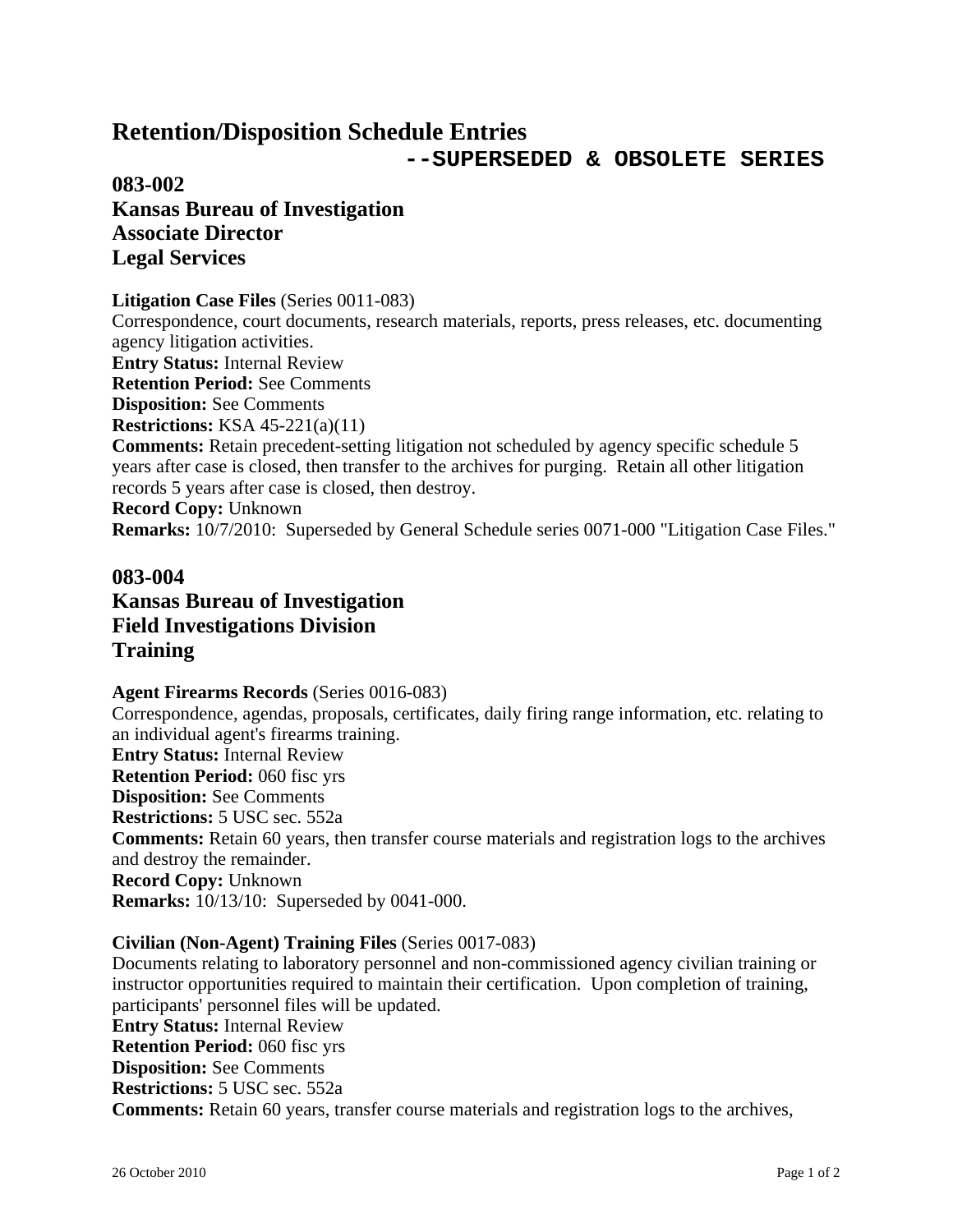destroy the remainder. **Record Copy:** Unknown **Remarks:** 10/13/10: Superseded by 0041-000.

### **Individual Training Files** (Series 0018-083)

Correspondence and KBI Training Forms verifying an individual agent's attendance or instruction at training sessions. **Entry Status:** Internal Review **Retention Period:** 060 fisc yrs **Disposition:** Destroy **Restrictions:** None **Record Copy:** Unknown **Remarks:** 10/13/10: Superseded by 0041-000.

#### **Instructor's Training Files - Commissioned Agents** (Series 0019-083)

Correspondence, schedules, course materials, training forms, sign-in sheets, etc. relating to required agent training and used to certify the level of training. **Entry Status:** Internal Review **Retention Period:** 060 fisc yrs **Disposition:** See Comments **Restrictions:** 5 USC sec. 552a **Comments:** Retain 60 years, transfer course materials and registration logs to the archives and destroy the remainder. **Record Copy:** Unknown **Remarks:** 10/13/2010: Superseded by 0040-000.

#### **Instructor's Training Files - High Risk Warrant Team** (Series 0020-083)

Correspondence, schedules, training forms, course materials, sign-in sheets, etc. relating to the monthly required agent training and used to certify the level of training. **Entry Status:** Internal Review **Retention Period:** 060 fisc yrs **Disposition:** See Comments **Restrictions:** 5 USC sec. 552a **Comments:** Retain 60 years, then transfer course materials and registration logs to the archives, destroy the remainder. **Record Copy:** Unknown **Remarks:** 10/13/2010: Superseded by 0040-000.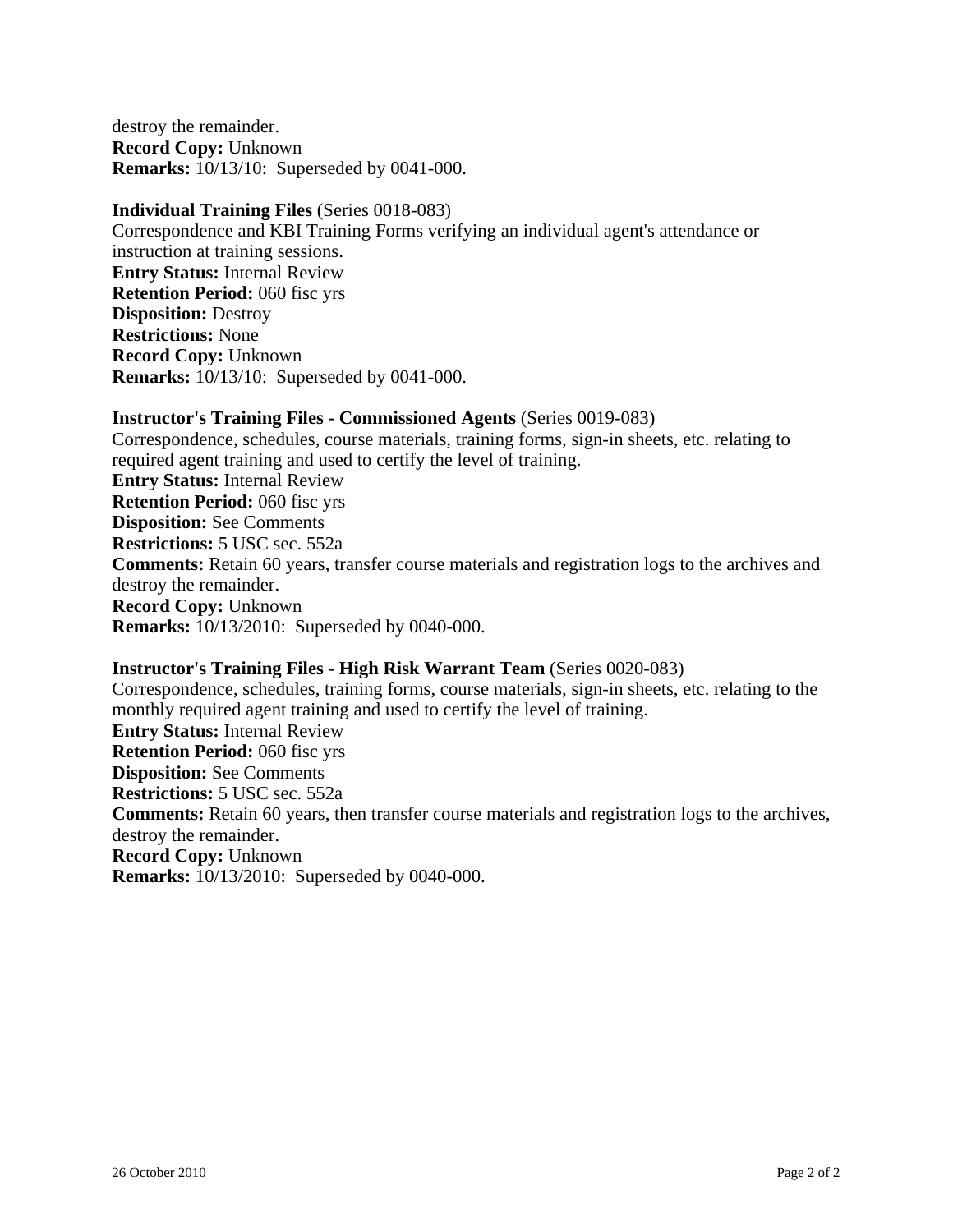# **083-004 Kansas Bureau of Investigation Field Investigations Division**

#### **Special Agents Investigation Files** (Series 0001-083)

KBI investigative reports, other law enforcement agency reports, photographs, news clippings, field notes, copies of warrants, rap sheets, and fingerprints relating to cases investigated by special agents.

**Entry Status:** Ready for SRB **Retention Period:** Permanent

**Disposition:** Permanent

**Restrictions:** KSA 45-221(a)(10)

**Record Copy:** Unknown

**Remarks:** 10/7/2010: Revised retention from "Retain in office 3 calendar years after case is closed, transfer to the records center for 60 calendar years, then transfer to the archives", a total of 63 years.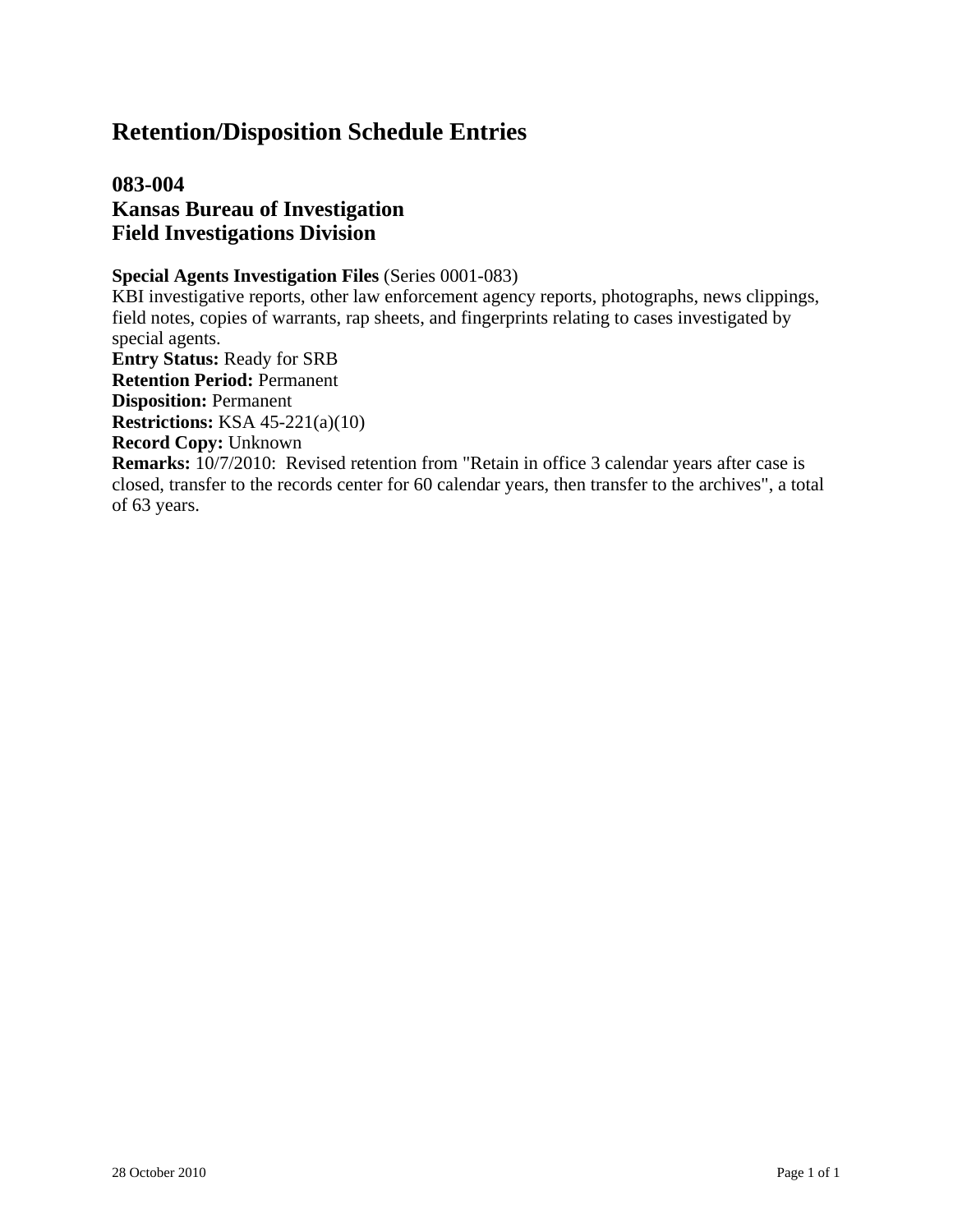**083-003 Kansas Bureau of Investigation Special Operations Division Assistant Director**

**Division Files** (Series 0014-083)

Agent assignments, agent specialties, internal investigations, interagency correspondence, etc. relating to the operations of the division. **Entry Status:** Draft **Retention Period:** See Comments **Disposition:** Destroy **Restrictions:** None **Comments:** Retain until no longer useful, then destroy. **Record Copy:** Unknown **Remarks:** 10/7/2010: Revised retention from "Retain until no longer useful, then transfer to the archives for purging"; changed disposition to "Destroy"; revised restrictions from "Portions may be restricted" to "None."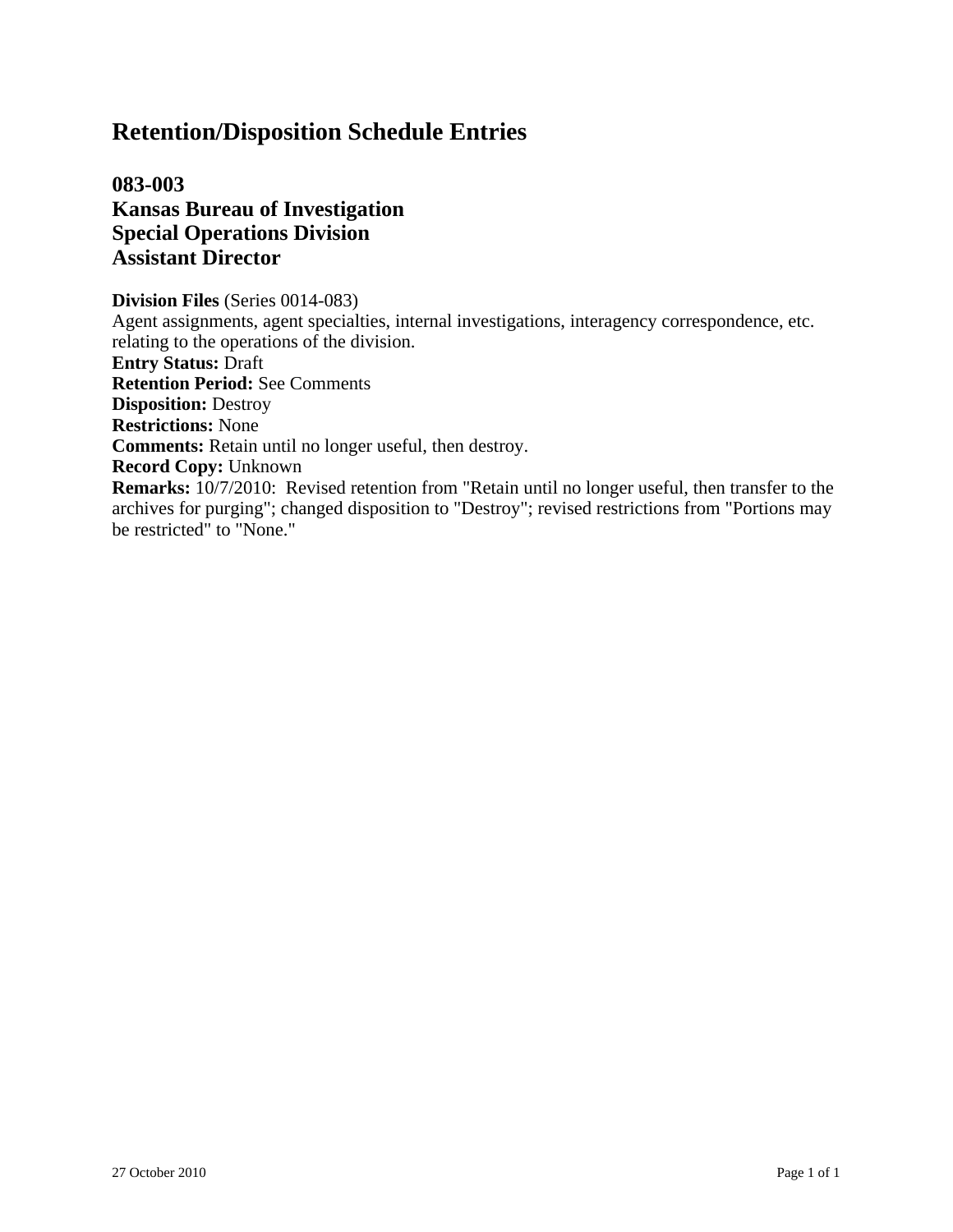**083-005 Kansas Bureau of Investigation ISD Division Assistant Director**

#### **Automated Fingerprint Identification System (AFIS) Project Files** (Series 0031-083)

Records relating to the establishment of the automated fingerprint system designed to capture and store fingerprint images electronically. **Entry Status:** Ready for SRB **Retention Period:** See Comments **Disposition:** Destroy **Restrictions:** None **Comments:** Retain until no longer useful, then destroy. **Record Copy:** Unknown **Remarks:** 10/27/2010: Revised Comments from "...transfer to the archives for purging"

## **Incident Based Reporting**

#### **Kansas Arrest Reports** (Series 0034-083)

Arrest reports submitted by law enforcement agencies and compiled by the KBI for statistical purposes and reporting to the Federal Bureau of Investigation. **Entry Status:** Ready for SRB **Retention Period:** See Comments **Disposition:** Destroy **Restrictions:** KSA 75-712 & 45-221(a)(10) **Comments:** Retain until no longer useful, then destroy. **Record Copy:** Unknown **Remarks:** 10/13/10 -- Revised retention from "1 calendar year."

#### **Law Enforcement Officers Killed or Assaulted Report** (Series 0023-083)

Reports submitted by law enforcement agencies and compiled by the KBI releasing statistical information on the number of assaulted and/or law enforcement officers killed in the line of duty.

**Entry Status:** Ready for SRB **Retention Period:** See Comments **Disposition:** Destroy **Restrictions:** None **Comments:** Retain until no longer useful, then destroy. **Record Copy:** Unknown **Remarks:** 10/13/10: Revised retention from one calendar year.

#### **Standard Offense Reports** (Series 0004-083)

Reports submitted by local law enforcement agencies to the Kansas Bureau of Investigation on offenses occurring within jurisdictions as required by KSA 21-2501a(b).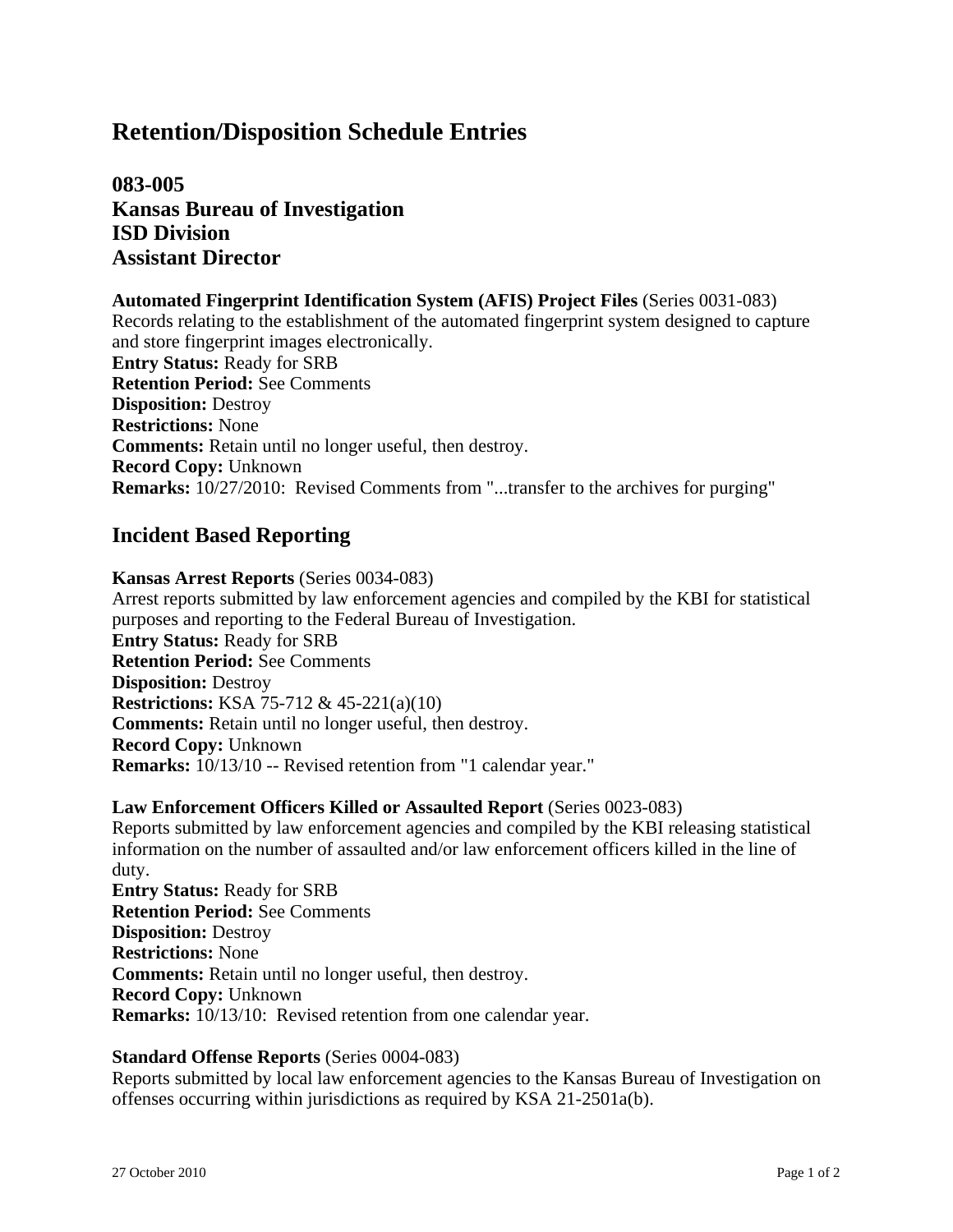**Entry Status:** Ready for SRB **Retention Period:** See Comments **Disposition:** Destroy **Restrictions:** KSA 45-221(a)(10) **Comments:** Retain until no longer useful, then destroy. **Record Copy:** Unknown **Remarks:** 10/13/10: Removed "Data is transferred to the mainframe computer system and retained accordingly" from Comments.

#### **Supplemental Homicide Form** (Series 0024-083)

Form submitted by law enforcement agencies for all homicides and compiled by the KBI for statistical purposes and reporting to the Federal Bureau of Investigation. **Entry Status:** Ready for SRB **Retention Period:** See Comments **Disposition:** Destroy **Restrictions:** None **Comments:** Retain until no longer useful, then destroy. **Record Copy:** Unknown **Remarks:** 10/13/10: Revised retention period from "001 cldr yr".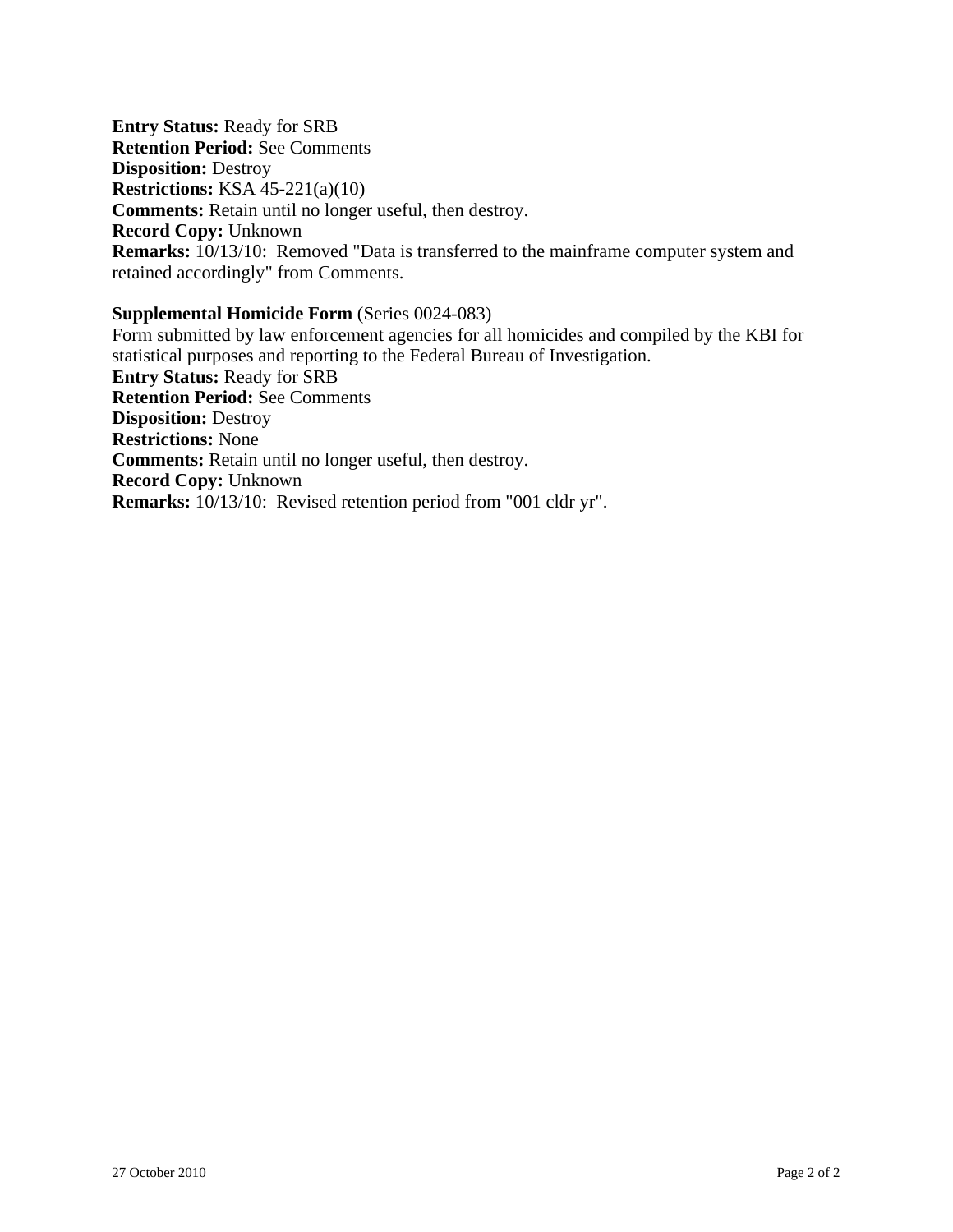## **KANSAS STATE RECORDS BOARD RECORDS APPRAISAL REPORT FOR REVISION TO RETENTION/DISPOSITION SCHEDULE October 28, 2010**

- 1. **Agency:** Kansas Insurance Department
- 2. **Records Officer:** Sabrina Wells **Phone:** 296-7835
- 3. **Appraising Archivists:** Pat Michaelis, Matt Veatch, Scott Leonard
- 4. **Date of Appraisal:** October 26, 2010
- 5. **Total records No. of Series:** 19
- 6. **Archival/Permanent records No. of Series:** 0
- 7. **Records Eligible for Immediate Transfer to Archives:**

**No. of Series:** 0

## 8. **Appraisal Based Upon:**

Discussions with agency staff & approved Retention & Disposition Schedule.

## 9. **Appraisal Narrative:**

The Kansas Insurance Department requests a revision to its current Retention & Disposition Schedule. The agency has been cleaning up its current Schedule and has created five new entries. The Schedule clean up has also resulted in moving 33 series to either obsolete or superseded status.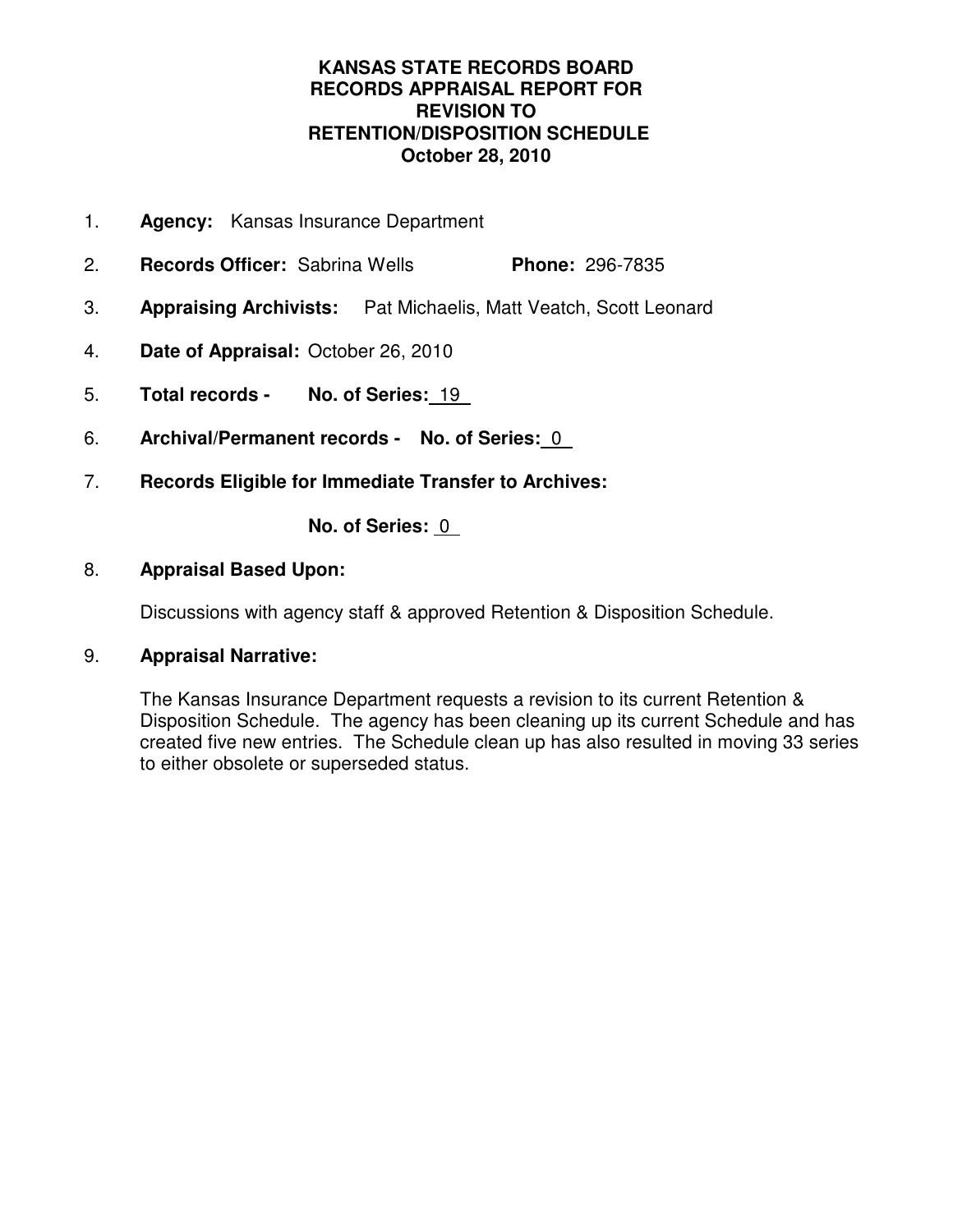# **331-000 Insurance Department All Divisions**

### **Approved Applications for Certificate of Authority and Certificates of Authority** (Series 0003-331)

Application, license, correspondence, and other documents relating to an insurance company's application to conduct business in Kansas that has been approved by the Kansas Insurance Department. **Entry Status:** Ready for SRB **Retention Period:** 010 cldr yrs **Disposition:** Destroy **Restrictions:** None **Comments:** Retain in office 1 calendar year, transfer to records center for 9 calendar years, then destroy. **Record Copy:** Unknown **Remarks:** 10/22/2010: Removed "Hard copy may be destroyed if microfilmed and microfilm meets preservation standards" from Comments.

#### **Policy Forms, Rates, Rules - Life, Accident, Health Related** (Series 0047-331)

Specimen insurance policies and premium rates of insurance companies and HMOs filed with the Department. **Entry Status:** Ready for SRB **Retention Period:** See Comments **Disposition:** Destroy **Restrictions:** None **Comments:** Retain in office for 1 calendar year, transfer to records center for 2 calendar years, then destroy. **Record Copy:** Unknown **Remarks:** 10/22/2010: Revised Agency Code to 331-000 -- All Divisions from 331-007 -- Accident & Health Division.

# **331-002 Insurance Department Legal Division**

**Final Orders** (Series 0024-331) Final orders issued by the department relating to formal actions taken against insurance agents, companies, or agencies that have violated state insurance laws. **Entry Status:** Ready for SRB **Retention Period:** See Comments **Disposition:** Archives **Restrictions:** None **Comments:** Retain until no longer useful, then transfer to the State Archives.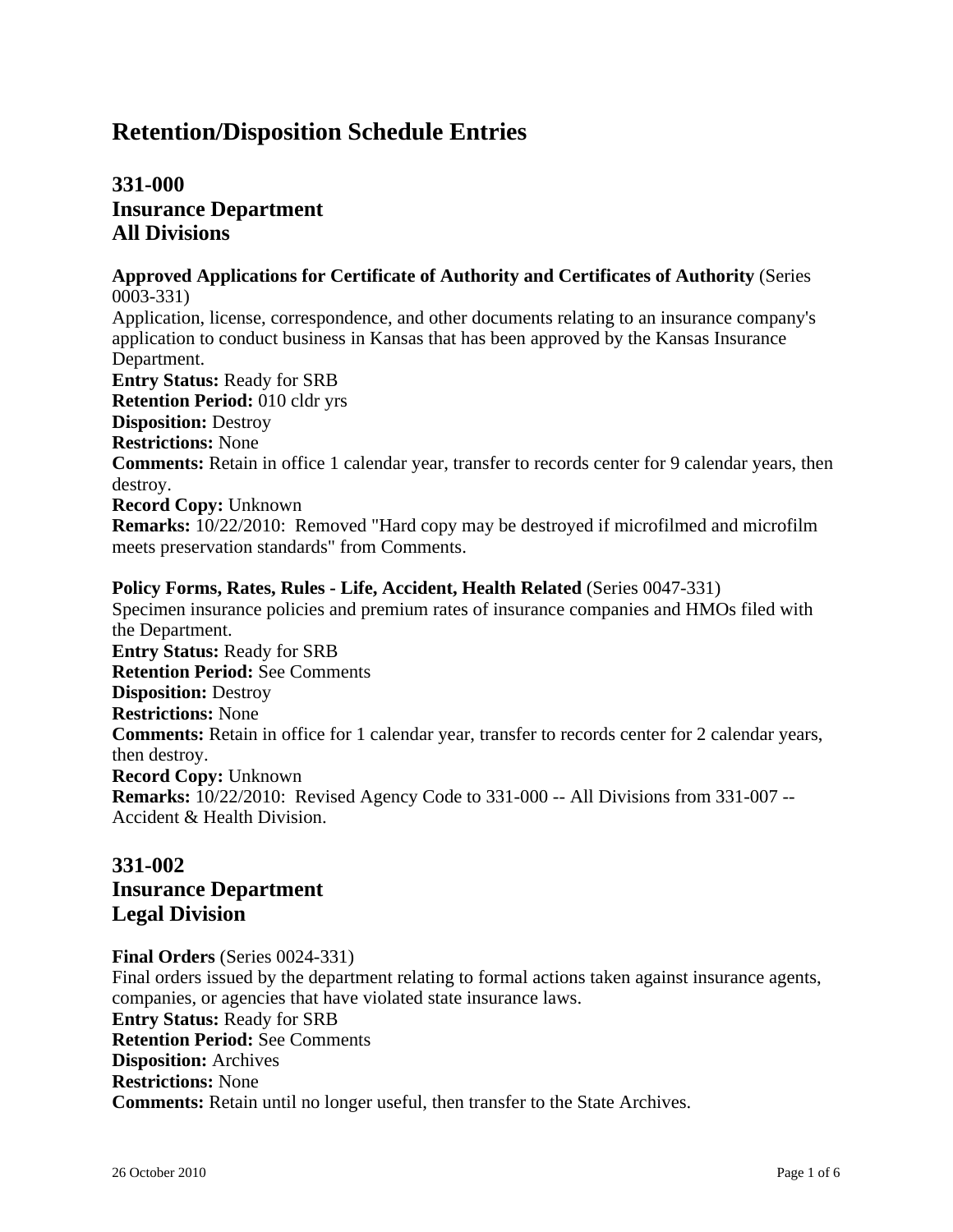#### **Record Copy:** Unknown

**Remarks:** 10/26/2010: Changed title from "Official Orders"; changed "Official" to "Summary" in description.

### **Fraud Investigation/Prosecution/General Files** (Series 0022-331)

Files maintained during investigation and prosecution of companies for fraudulent acts as defined by statute. **Entry Status:** Ready for SRB **Retention Period:** 010 cldr yrs **Disposition:** Destroy **Restrictions:** KSA 45-221(a)(25) & KSA 40-3308 **Comments:** Retain in office 2 years after closing, transfer to the records center for 8 calendar years, then destroy. **Record Copy:** Unknown **Remarks:** 10/22/2010: Changed disposition from "Archives" to "Destroy"; removed "transfer to the archives" from comments.

**Litigation Case Files** (Series 0023-331) Documents relating to lawsuits in which the Insurance Department is involved as a litigant. **Entry Status:** Ready for SRB **Retention Period:** See Comments **Disposition:** See Comments **Restrictions:** KSA 45-221(a)(25) **Comments:** Retain in office until case is closed, transfer to the records center for 10 calendar years, then offer records to the State Archives; destroy any portions not accepted. **Record Copy:** Unknown **Remarks:** 10/26/2010: Revised Retention/Comments to "offer records to the State Archives; destroy any portions not accepted" from "transfer to archives for purging."

## **331-004 Insurance Department Financial Surveillance Division**

### **Annual Financial Statement - Foreign** (Series 0030-331)

Audit guides, work papers, and other documents relating to the department's financial review of non-Kansas insurance companies prepared in monitoring compliance with state statutes and regulations.

**Entry Status:** Ready for SRB **Retention Period:** 005 cldr yrs **Disposition:** Destroy **Restrictions:** None **Record Copy:** Unknown **Remarks:** 10/22/2010: Shortened retention from six years; removed "Retain in office 1 calendar year, transfer to the records center for 5 calendar years, then destroy" from Comments.

### **Annual Financial Statements - Domestic** (Series 0029-331)

Audit guides, work papers, and other documents relating to the department's financial review of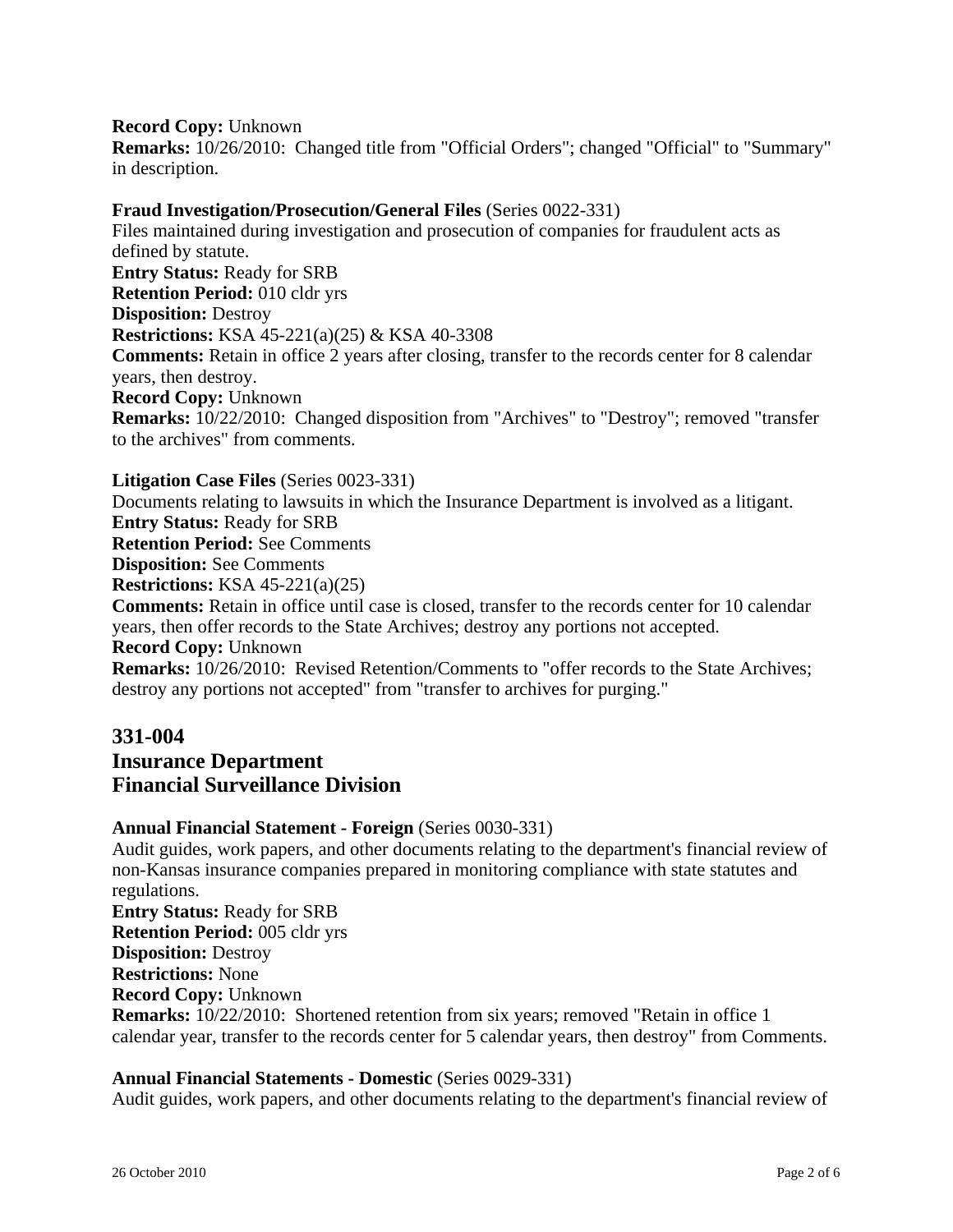Kansas insurance companies prepared in monitoring compliance with state statutes and regulations.

**Entry Status:** Ready for SRB **Retention Period:** 010 cldr yrs

**Disposition:** Destroy

**Restrictions:** None

**Record Copy:** Unknown

**Remarks:** 10/22/2010: Revised title from "Annual Statement Reviews - Domestic"; revised retention from six years; revised comments to remove "Retain in office 1 year, transfer to the records center for 5 calendar years, then destroy."

#### **Biographical Affidavits** (Series 0006-331)

Documents containing biographical information on officers and directors of domestic insurers. **Entry Status:** Ready for SRB **Retention Period:** See Comments **Disposition:** Destroy **Restrictions:** None **Comments:** Retain until no longer useful, then destroy. **Record Copy:** Unknown **Remarks:** 10/22/2010: Changed division from "All Divisions" to Financial Surveillance; revised title from "...Sketch Forms"; revised description; revised comments from "Retain ... then contact archives for appraisal. If not accessioned by the archives, ...; changed disposition to "Destroy."

#### **CPA Annual Audit Reports** (Series 0032-331)

Audit reports on domestic insurance companies prepared by certified public accountants. **Entry Status:** Ready for SRB **Retention Period:** 002 fisc yrs **Disposition:** Destroy **Restrictions:** None **Record Copy:** Unknown **Remarks:**  $10/22/2010$ : Shortened retention from six fiscal years; removed "Retain in office 1 fiscal year, transfer to the records center for 5 fiscal years, then destroy" from Comments.

### **Form 5 Business Valuation Report** (Series Unknown)

Report relating to the insurer's deposit requirement which is required per K.S.A. 40-  $222(b)(a)(5)$ . **Entry Status:** Ready for SRB **Retention Period:** See Comments **Disposition:** Destroy **Restrictions:** None **Comments:** Retain the four most recent Form 5 reports in office. Shred previous filings. **Record Copy:** Unknown **Remarks:** 10/22/2010: New entry.

#### **Liquidation Files** (Series Unknown)

Documents associated with a Company that has been placed in Liquidation. **Entry Status:** Ready for SRB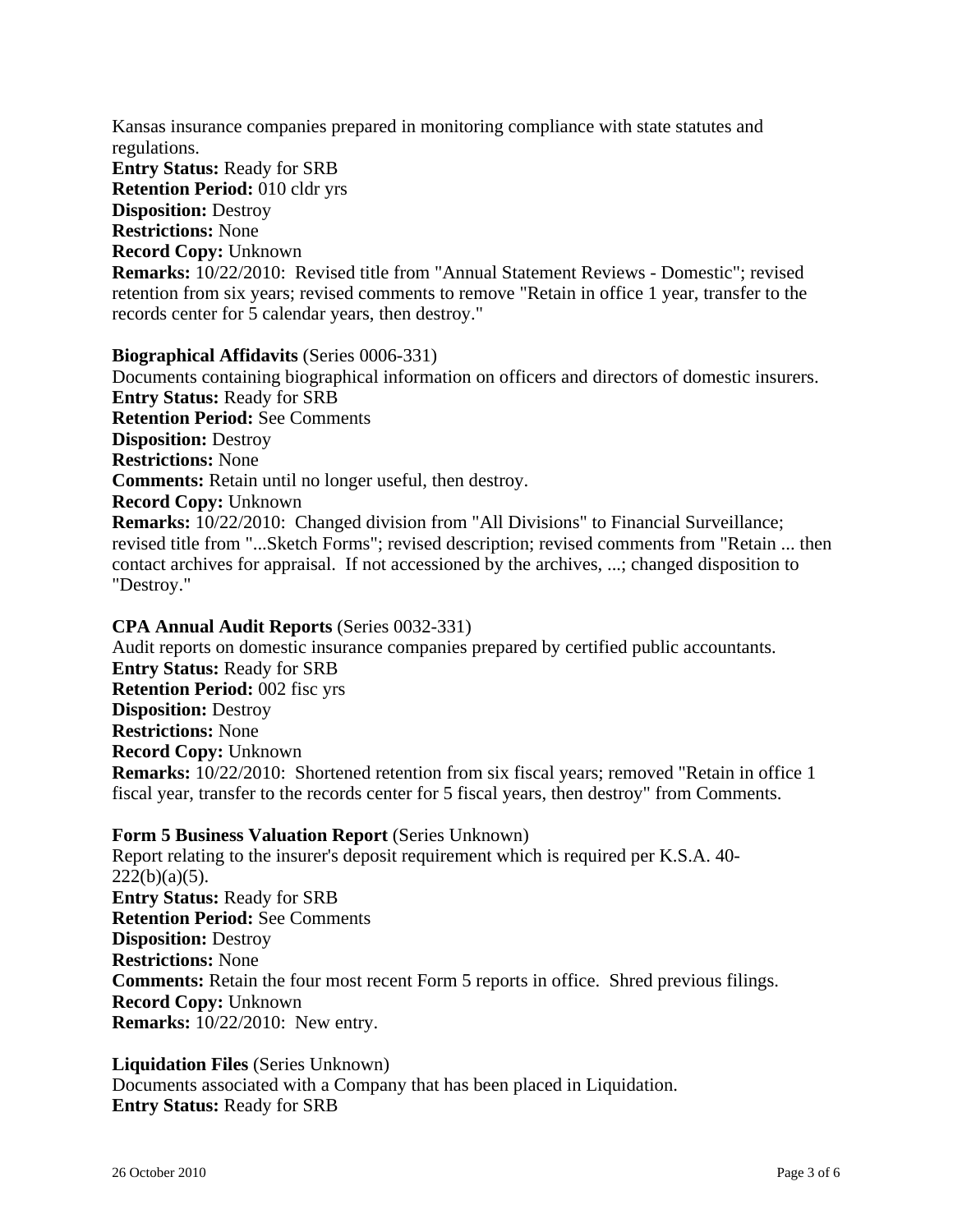**Retention Period:** See Comments **Disposition:** Destroy **Restrictions:** None **Comments:** Retain in office for 1 year after liquidation is finalized, then shred. **Record Copy:** Unknown **Remarks:** 10/26/2010: New entry.

#### **Managing General Agent Documents** (Series Unknown)

Managing General Agent Appointment, Termination, and Annual Reporting Form. **Entry Status:** Ready for SRB **Retention Period:** See Comments **Disposition:** Destroy **Restrictions:** None **Comments:** Retain Appointment and Termination Forms and most recent Annual Reporting Form. **Record Copy:** Unknown **Remarks:** 10/22/2010: New entry.

#### **Producer Controlled Insurer Reporting Form** (Series Unknown)

Form required from insurers that are controlled by producers **Entry Status:** Ready for SRB **Retention Period:** 005 cldr yrs **Disposition:** Destroy **Restrictions:** None **Comments:** Retain in office for 5 calendar years, then shred. **Record Copy:** Unknown **Remarks:** 10/22/2010: New entry.

#### **Quarterly Statements - Domestic** (Series 0037-331)

Abbreviated financial statements filed quarterly by domestic insurance companies. **Entry Status:** Ready for SRB **Retention Period:** See Comments **Disposition:** Destroy **Restrictions:** None **Comments:** Retain four most recent quarters in office, then destroy. **Record Copy:** Unknown **Remarks:** 10/22/2010: Revised Retention from "001 cldr yr"; revised Comments from "Retain in office 1 calendar year, then destroy."

### **Risk-Based Capital Reports** (Series Unknown)

Report used to assess the minimum capitalization of an insurer given its overall business operations in consideration of its size and risk profile. **Entry Status:** Ready for SRB **Retention Period:** 007 cldr yrs **Disposition:** Destroy **Restrictions:** None **Comments:** Retain in office for 2 years, send to Records Center for 5 years, then shred. **Record Copy:** Unknown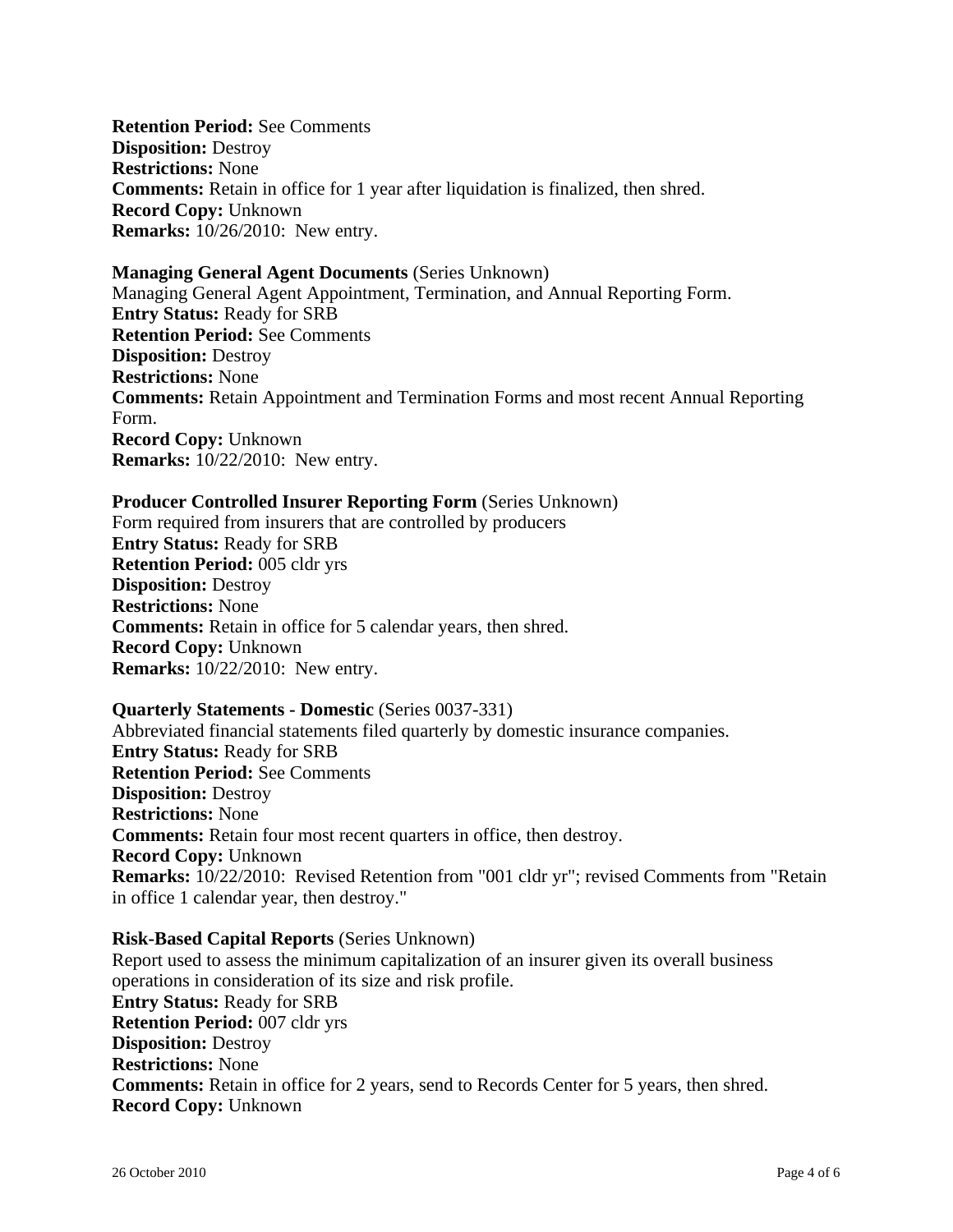**Remarks:** 10/22/2010: New entry.

#### **Statutory Deposit Documents** (Series 0031-331)

Certification and verification of compliance with statutory requirements for deposits. **Entry Status:** Ready for SRB **Retention Period:** See Comments **Disposition:** Destroy **Restrictions:** None **Comments:** Retain in office 3 calendar years or until files have been subject to state audit, whichever is longer, then destroy. **Record Copy:** Unknown **Remarks:** 10/22/2010: Revised title from "Certifications and Verifications Files"; revised

Description from "Certification and verifications prepared by Kansas Insurance Department to verify company compliance with KID holding company assets to benefit and protect policyholders"; revised Retention from "003 cldr yrs".

#### **Withdrawn Applications for Certificates of Authority** (Series 0038-331)

Application, annual statement, incoming and outgoing correspondence, and other documents relating to an insurance company's application to conduct business in Kansas that have been withdrawn.

**Entry Status:** Ready for SRB

**Retention Period:** 002 cldr years

**Disposition:** Destroy

**Restrictions:** None

**Record Copy:** Unknown

**Remarks:** 10/22/2010: Revised Retention from "See Comments"; Revised Comments from "Retain domestic company records 10 calendar years, then destroy. Retain foreign company records 2 calendar years, then destroy."

### **331-008 Insurance Department**

# **Property and Casualty Division**

#### **Firefighter's Relief Distribution Statements** (Series 0056-331)

Documents indicating amounts distributed to each participating firefighters relief association. **Entry Status:** Ready for SRB **Retention Period:** 003 fisc yrs **Disposition:** Destroy **Restrictions:** None **Record Copy:** Unknown **Remarks:** 10/22/2010: Changed Division name; revised Description from "Press release and supporting statements indication amounts distributed to each participating firefighters relief association."

#### **Firefighter's Relief Financial Statements and Forms** (Series 0057-331)

Financial statement summarizing each firefighters relief association for past year, certifications of pop. and prop. valuations by associations, and the declarations of participation filed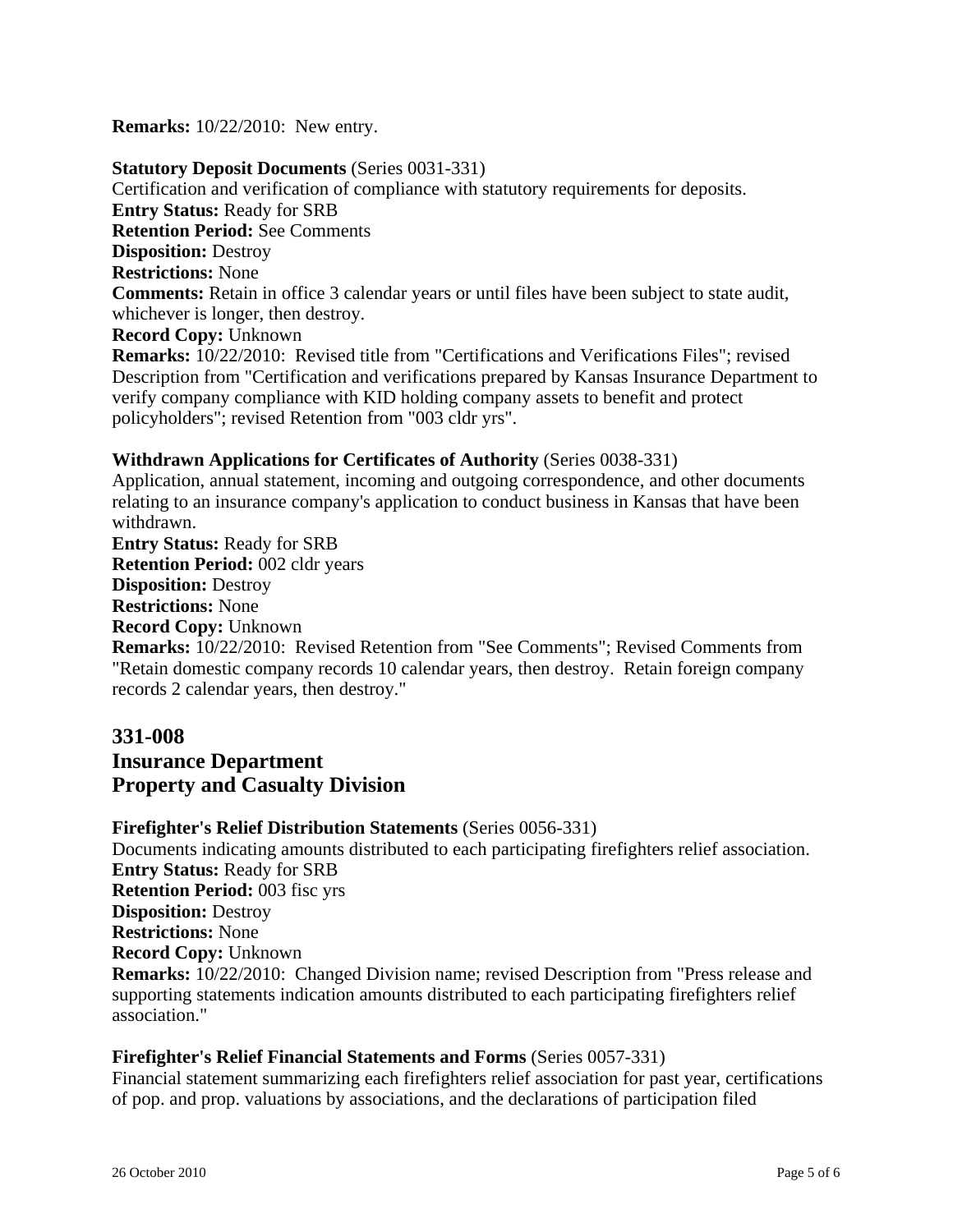annually. **Entry Status:** Ready for SRB **Retention Period:** 005 cldr yrs **Disposition:** Destroy **Restrictions:** None **Comments:** Retain in electronic format for 5 calendar years, then purge at year-end. **Record Copy:** Electronic **Electronic Recordkeeping Plan Not Required**

**Remarks:** 10/22/2010: Revised Division name; changed Retention from "fiscal years"; revised Comments from "Retain in office 2 calendar years, transfer to the records center 3 calendar years, then destroy"; retention period does not require an Electronic Recordkeeping Plan.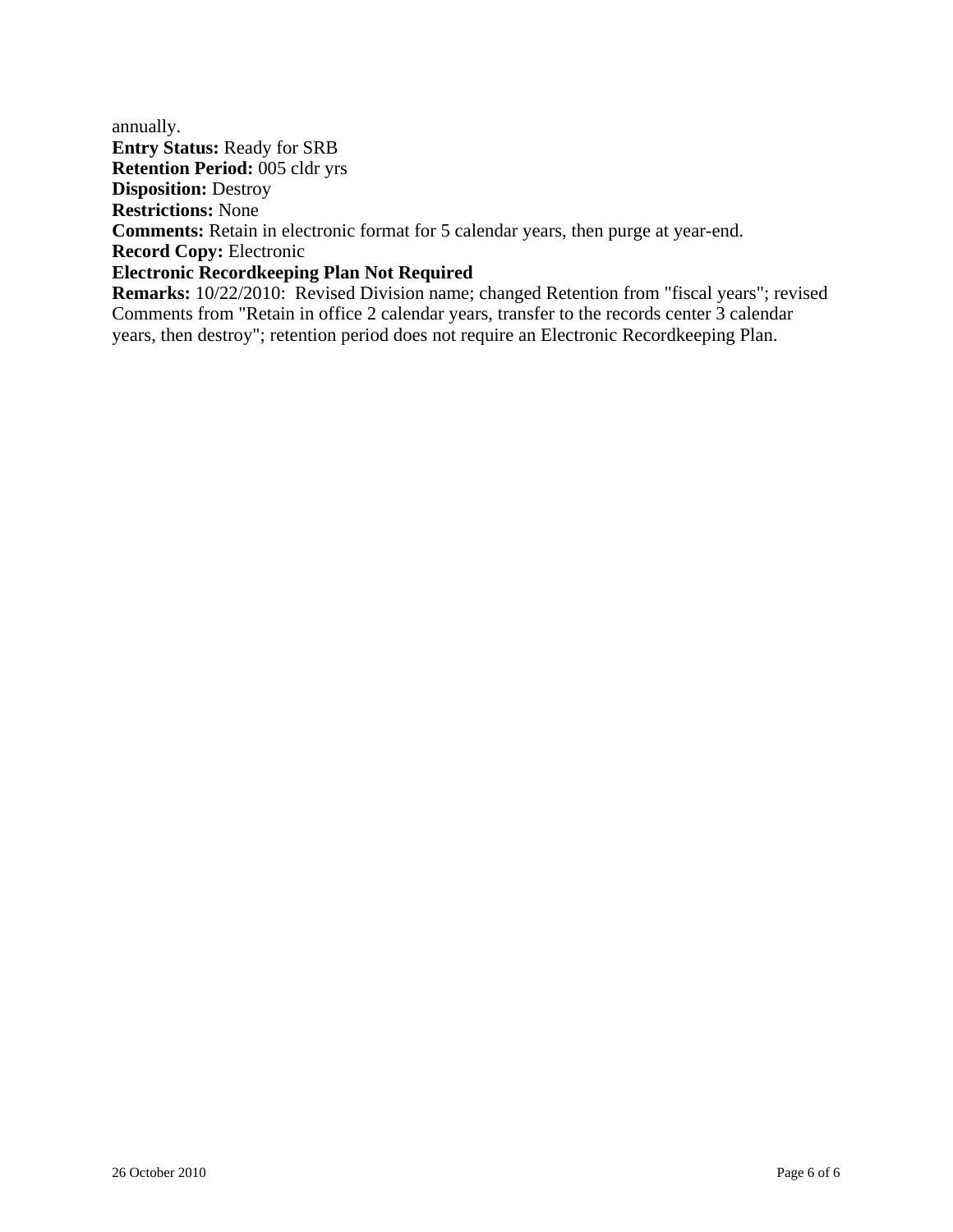--**SUPERSEDED & OBSOLETE SERIES**

# **331-000 Insurance Department All Divisions**

#### **Annual Statements - Foreign** (Series 0002-331)

Detailed annual financial statements of insurance companies in other states and nations authorized to do business in Kansas. **Entry Status:** Internal Review **Retention Period:** 005 cldr yrs **Disposition:** Destroy **Restrictions:** None **Comments:** Retain in office 1 calendar year, transfer to the records center for 4 calendar years, then destroy. **Record Copy:** Unknown **Remarks:** 10/22/2010: Obsolete series.

#### **Correspondence - Policy Related** (Series 0008-331)

Incoming and outgoing letters and memoranda that state or form the basis for policy, set precedent, or record important events in the operational and organizational history of the agency. **Entry Status:** Internal Review

**Retention Period:** 005 cldr yrs **Disposition:** Archives **Restrictions:** None **Comments:** Retain in office 5 calendar years, then transfer to the archives for purging. **Record Copy:** Unknown **Remarks:** 10/22/2010: Superseded by General Schedule series 0027-000.

#### **Expense Exhibits - Domestic** (Series 0010-331)

Annual reports submitted by Kansas insurance companies to the Insurance Department containing detailed financial data concerning company expenses. **Entry Status:** Internal Review **Retention Period:** 010 cldr yrs **Disposition:** Destroy **Restrictions:** None **Comments:** Retain in office 5 calendar years, transfer to the records center for 5 calendar years, then destroy. **Record Copy:** Unknown **Remarks:** 10/22/2010: Obsolete series.

### **Expense Exhibits - Foreign** (Series 0011-331)

Annual reports submitted by insurance companies from other states and nations to the Insurance Department containing detailed financial data concerning company expenses. **Entry Status:** Internal Review **Retention Period:** 010 cldr yrs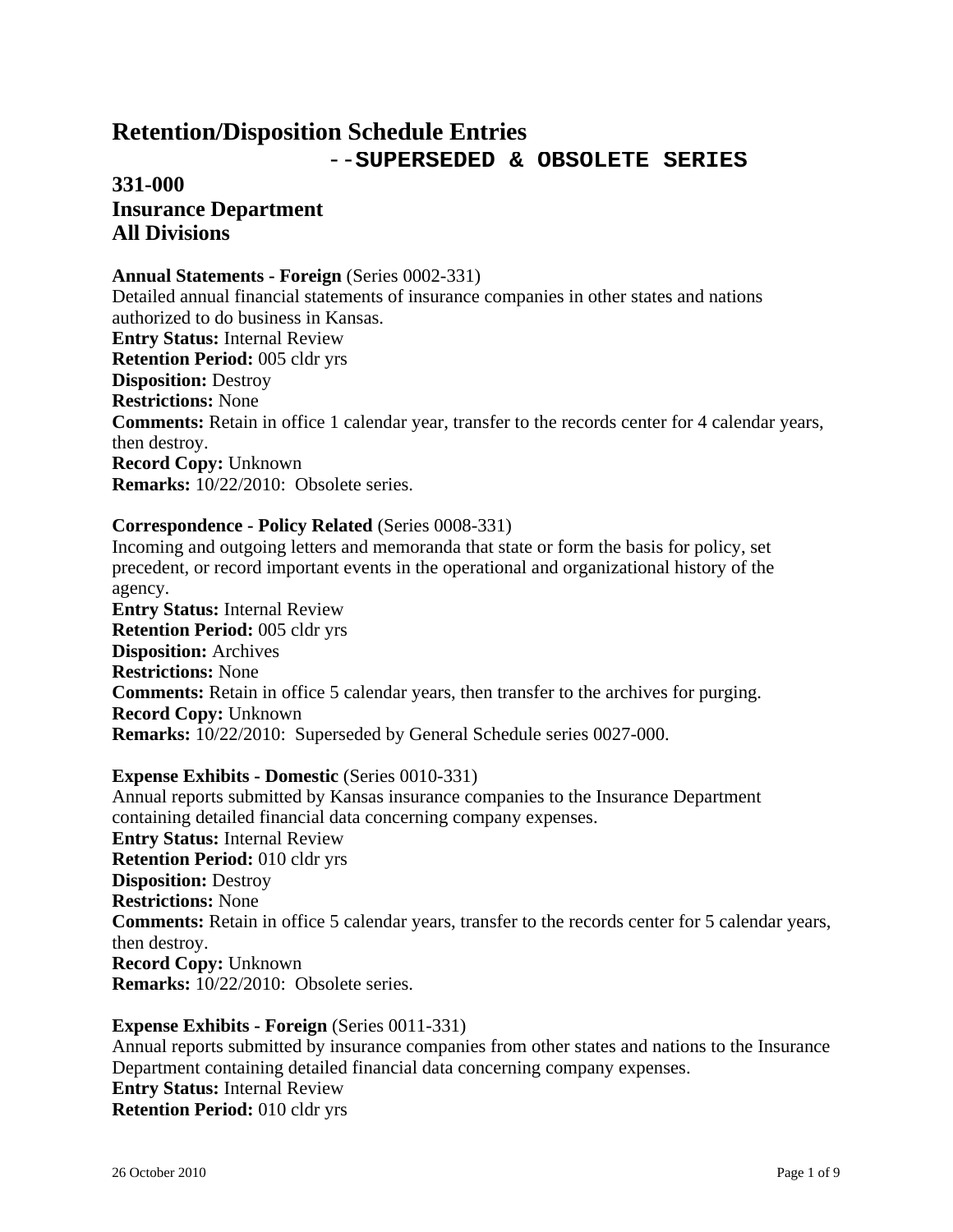**Disposition:** Destroy **Restrictions:** None **Comments:** Retain in office 2 calendar years, transfer to the records center for 8 calendar years, then destroy. **Record Copy:** Unknown **Remarks:** 10/22/2010: Obsolete series.

#### **Hearing and Meeting Transcripts and Electronic Media Recordings** (Series 0012-331)

Records of agency hearings and other meetings: transcripts, audiotapes, videotapes, notes, etc. **Entry Status:** Internal Review **Retention Period:** See Comments **Disposition:** Archives **Restrictions:** None **Comments:** Retain in office 5 years, then transfer to the archives. **Record Copy:** Unknown **Remarks:** 10/22/2010: Superseded by General Schedule series 0052-000.

#### **Legislative Relations Files** (Series 0013-331)

Copies of bills and statutes, drafts of legislation, notes, correspondence, testimony, and other miscellaneous documents related to various legislative activities. **Entry Status:** Internal Review **Retention Period:** See Comments **Disposition:** Archives **Restrictions:** None **Comments:** Retain until no longer useful, then transfer to the archives for purging. **Record Copy:** Unknown **Remarks:** 10/22/2010: Superseded by General Schedule series 0069-000.

**Mailing Lists** (Series 0014-331) Lists of names and addresses to whom mail is regularly sent. **Entry Status:** Internal Review **Retention Period:** See Comments **Disposition:** Destroy **Restrictions:** KSA 21-3914 **Comments:** Retain until updated, then destroy. **Record Copy:** Unknown **Remarks:** 10/22/2010: Superseded by General Schedule series 0072-000.

**Read Files** (Series 0015-331) Chronological files containing copies of outgoing correspondence compiled and maintained for convenience of reference. **Entry Status:** Internal Review **Retention Period:** See Comments **Disposition:** Destroy **Restrictions:** None **Comments:** Retain until no longer useful, then destroy. **Record Copy:** Unknown **Remarks:** 10/22/2010: Obsolete series.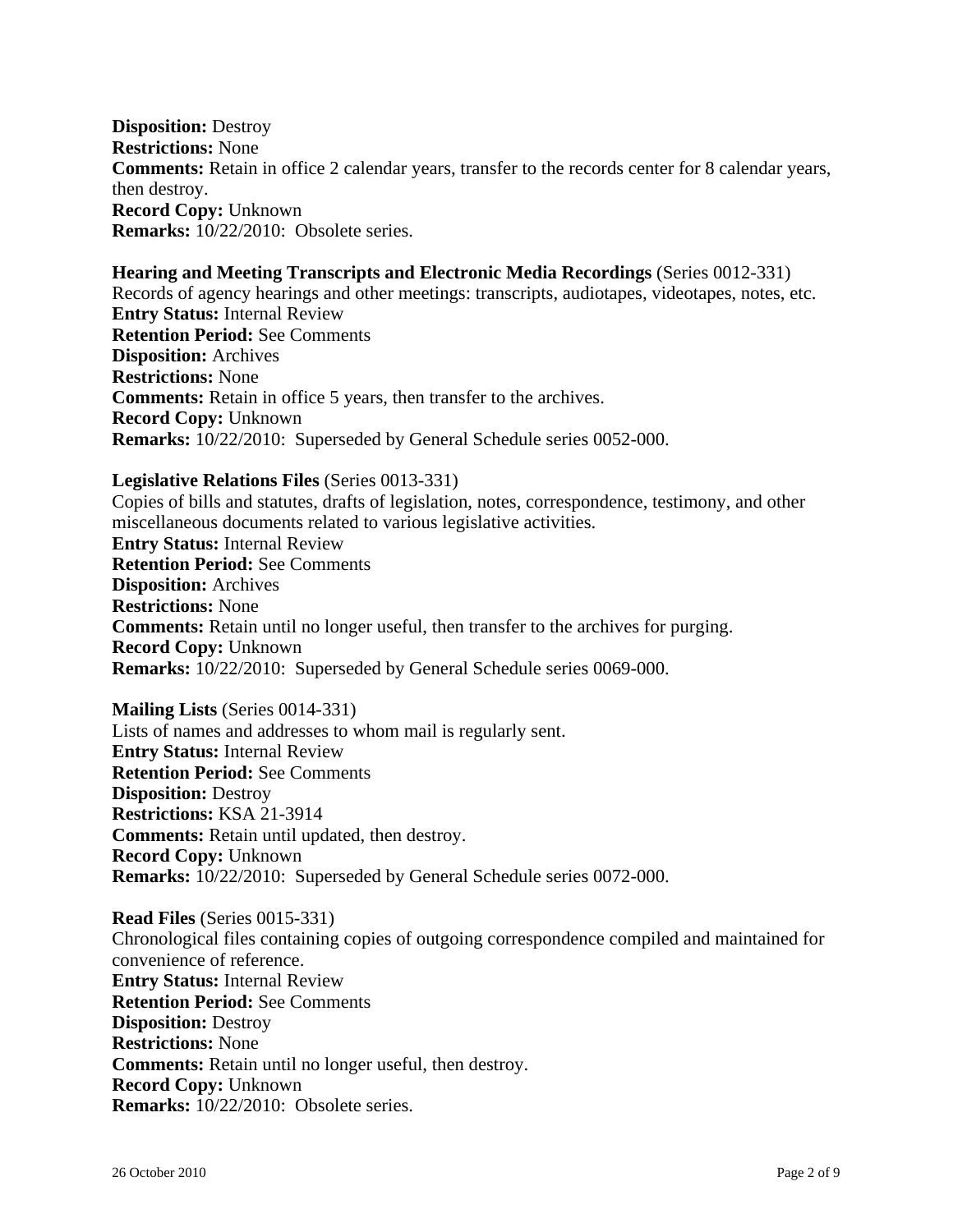#### **Reports of Insurance Policies** (Series 0016-331)

Reports submitted by insurance companies to the Insurance Department listing individual policies issued: policy number, type of policy, amount of insurance, reason for issuing policy. **Entry Status:** Internal Review **Retention Period:** See Comments **Disposition:** Destroy **Restrictions:** None **Comments:** Obsolete series. Destroy immediately. a.k.a. "Policy Registrations" **Record Copy:** Unknown **Remarks:** 10/22/2010: Obsolete series (as of 8/17/2000).

#### **Request for Access to Records** (Series 0017-331)

Documents related to requests for access to state agency records and agency responses prepared pursuant to KSA 45-218. **Entry Status:** Internal Review **Retention Period:** 005 cldr yrs **Disposition:** Destroy **Restrictions:** None **Record Copy:** Unknown **Remarks:** 10/22/2010: Superseded by General Schedule series 0098-000.

#### **Speeches and Writings** (Series 0019-331)

Notes, drafts, and final versions of agency related speeches, articles, talks, and other formal public communications published or given at meetings and conferences. **Entry Status:** Internal Review **Retention Period:** See Comments **Disposition:** Archives **Restrictions:** None **Comments:** Retain until no longer useful, then transfer to the archives for purging. **Record Copy:** Unknown **Remarks:** 10/22/2010: Superseded by General Schedule series 0103-000.

## **331-003 Insurance Department Human Resources Division**

**Employee Personnel Files** (Series 0028-331)

Documents associated with the employment of specific personnel: employee evaluation forms, applications for employment, INS Residence Status forms, and other personnel materials. **Entry Status:** Internal Review **Retention Period:** See Comments **Disposition:** Destroy **Restrictions:** KSA 45-221(a)(4) **Comments:** Retain in office for length of employee's tenure plus 3 calendar years. Purge documents to create abstracted work (appointment data and change of status information), transfer to the records center for 62 calendar years, then destroy.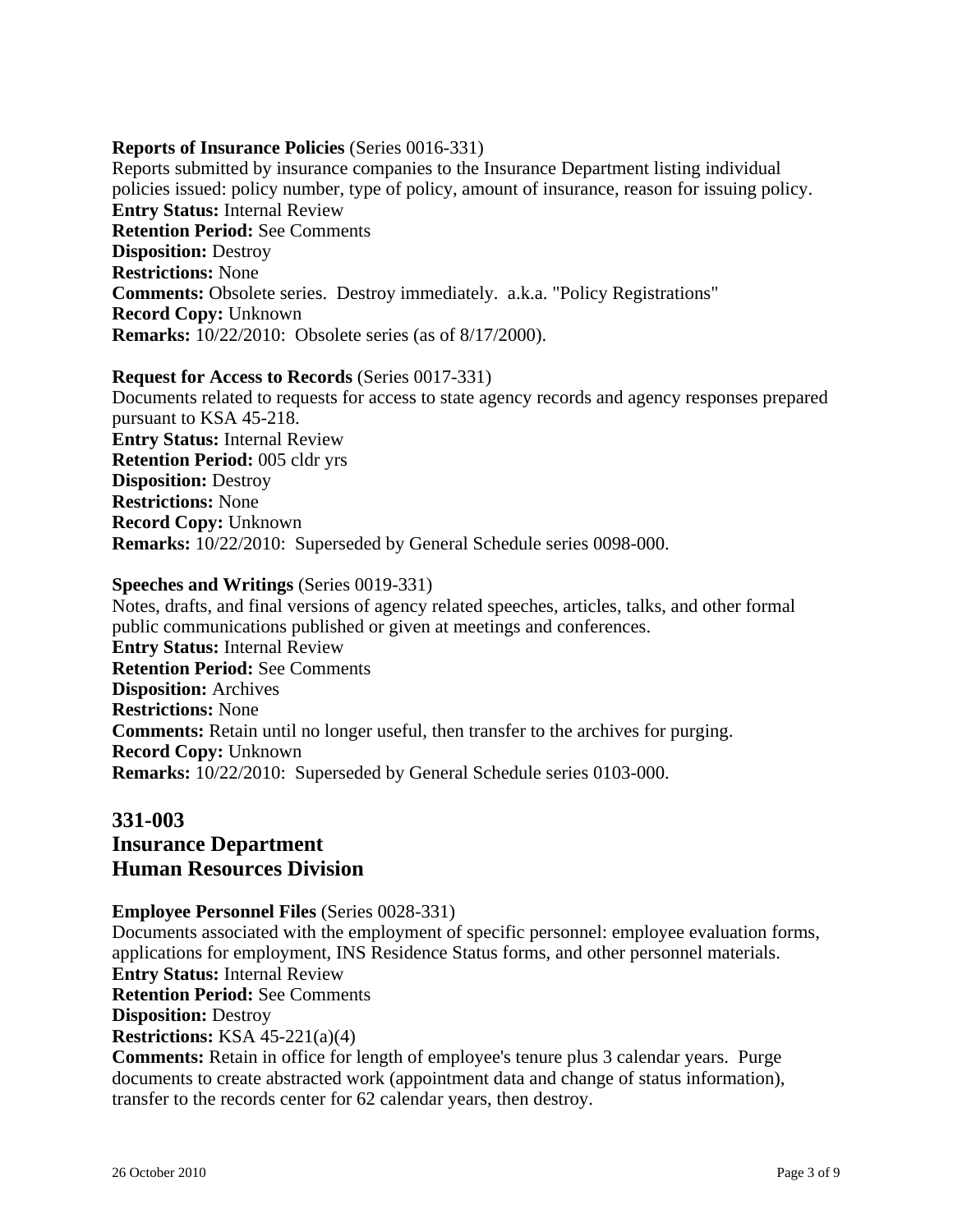**Record Copy:** Unknown **Remarks:** 10/22/2010: Superseded by General Schedule series 0036-000.

#### **Employee Position Descriptions** (Series 0093-000)

Formal descriptions of duties and other characteristics of particular employment positions: DA forms 281-2 and supporting documents. **Entry Status:** Internal Review **Retention Period:** See Comments **Disposition:** Destroy **Restrictions:** None **Comments:** Retain until superseded plus 3 calendar years, then destroy. **Record Copy:** Unknown **Remarks:** 10/22/2010: Superseded by General Schedule series 0038-000.

#### **Employee Time Report Records** (Series 0094-000)

Records documenting time worked by individual employees on a daily, weekly, or monthly basis: time sheets, leave requests, attendance reports, absence reports, etc. **Entry Status:** Internal Review **Retention Period:** 005 fisc yrs **Disposition:** Destroy **Restrictions:** KSA 45-221(a)(4) **Record Copy:** Unknown **Remarks:** 10/22/2010: Superseded by General Schedule series 0039-000.

#### **Employee Training Course Materials** (Series 0095-000)

Record copy of manuals, syllabi, textbooks and other training aids created for agency-sponsored employee training programs. **Entry Status:** Internal Review **Retention Period:** See Comments **Disposition:** Archives **Restrictions:** None **Comments:** Retain until training program is obsolete, then transfer one copy of each manual, syllabus, and textbook to the archives, destroy the remainder. **Record Copy:** Unknown **Remarks:** 10/22/2010: Superseded by General Schedule series 0040-000.

#### **Employee Withholding Allowance Certificates** (Series 0097-000)

Internal Revenue Service W-4 forms completed by employees to establish rate of tax to be withheld from paychecks. **Entry Status:** Internal Review **Retention Period:** See Comments **Disposition:** Destroy **Restrictions:** KSA 45-221(a)(4) **Comments:** Retain until no longer in effect, then destroy provided 4 years have passed since date tax was due or paid (whichever is later). **Record Copy:** Unknown **Remarks:** 10/22/2010: Superseded by General Schedule series 0042-000.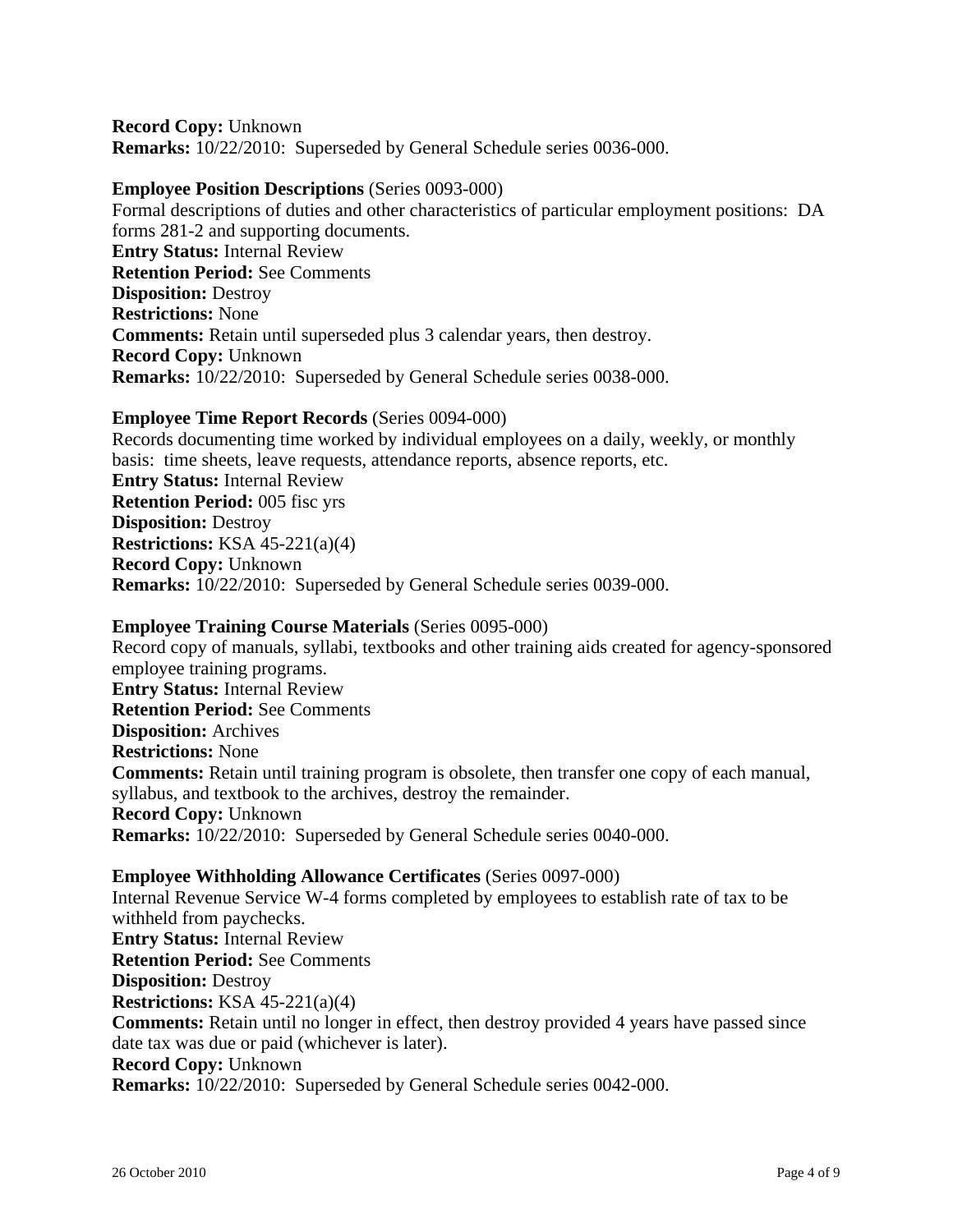#### **Employment Applications - Not Hired** (Series 0098-000)

DA forms 203 and other materials submitted by unsuccessful applicants for employment, including reference check documentation, etc. **Entry Status:** Internal Review **Retention Period:** See Comments **Disposition:** Destroy **Record Copy:** Unknown **Remarks:** 10/22/2010: Superseded by General Schedule series 0043-000.

#### **Employment Eligibility Verification (Form I-9)** (Series 0099-000)

Immigration and Naturalization Service (INS) form I-9 completed by the employee verifying eligibility to work in the United States. **Entry Status:** Internal Review **Retention Period:** See Comments **Disposition:** Destroy **Restrictions:** KSA 45-221(a)(4) **Comments:** Retain for length of employee tenure plus 3 calendar years, then destroy. **Record Copy:** Unknown **Remarks:** 10/22/2010: Superseded by General Schedule series 0044-000.

#### **Organization Charts** (Series 0026-000)

Records documenting the agency's current organizational structure. **Entry Status:** Internal Review **Retention Period:** 003 cldr yrs **Disposition:** Archives **Restrictions:** None **Record Copy:** Unknown **Remarks:** 10/22/2010: Superseded by General Schedule series 0076-000.

#### **Payroll Adjustment Records** (Series 0050-000)

Copies of documents and supporting materials used to make adjustments in agency payroll accounts: Forms AR-9, AR-10, DA-10, DA-10A, DA-21 series, DA-171 thru 177, DA-251 thru 262. **Entry Status:** Internal Review **Retention Period:** 003 fisc yrs **Disposition:** Destroy **Restrictions:** None **Comments:** This schedule does not apply to copies of these records maintained by the Division of Accounts and Reports. **Record Copy:** Unknown **Remarks:** 10/22/2010: Superseded by General Schedule series 0077-000.

#### **Payroll Deduction Authorization Records - General** (Series 0051-000)

Documents used to authorize various deductions from an employee's pay: insurance enrollments, GHI enrollments, KPERS enrollments, KPERS Annual Account Statements, dues deduction forms, etc. **Entry Status:** Internal Review **Retention Period:** See Comments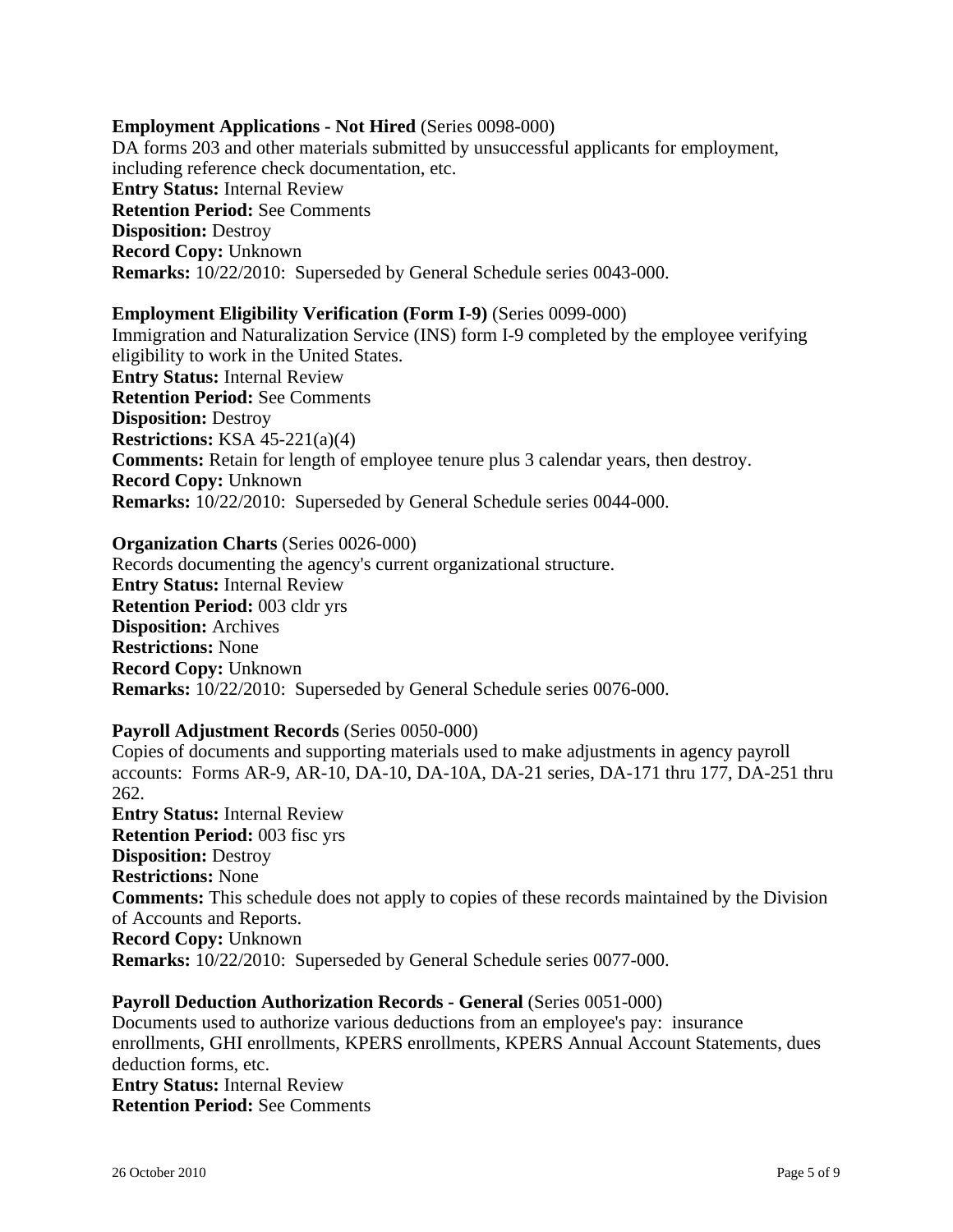**Disposition:** Destroy **Restrictions:** KSA 45-221(a)(4) **Comments:** Retain until superseded or no longer in effect plus 1 calendar year, then destroy. This schedule does not apply to W-4 forms or Payroll direct Deposit Authorization Records. **Record Copy:** Unknown **Remarks:** 10/22/2010: Superseded by General Schedule series 0078-000.

#### **Payroll Direct Deposit Authorization Records** (Series 0052-000)

Completed forms used to authorize direct deposits of payroll checks in employee bank accounts. **Entry Status:** Internal Review **Retention Period:** See Comments **Disposition:** Destroy **Restrictions:** KSA 45-221(a)(4) **Comments:** Retain until no longer in effect plus 2 fiscal years, then destroy. **Record Copy:** Unknown **Remarks:** 10/22/2010: Superseded by General Schedule series 0079-000.

**Payroll Warrant Registers** (Series 0053-000)

Monthly listing of warrant checks issued to state agency employees for payroll purposes. **Entry Status:** Internal Review **Retention Period:** 003 fisc yrs **Disposition:** Destroy **Restrictions:** None **Record Copy:** Unknown **Remarks:** 10/22/2010: Superseded by General Schedule series 0080-000.

#### **Policy Statements** (Series 0027-000)

Original copies of formal explanations of agency policies and procedures. **Entry Status:** Internal Review **Retention Period:** See Comments **Disposition:** Archives **Restrictions:** None **Comments:** Retain until no longer useful, then transfer to the archives. Retain convenience copies until no longer useful, then destroy. **Record Copy:** Unknown **Remarks:** 10/22/2010: Superseded by General Schedule series 0084-000.

**Professional Organization Files** (Series 0028-000) Documents relating to membership/participation in professional organizations. **Entry Status:** Internal Review **Retention Period:** 002 cldr yrs **Disposition:** Destroy **Restrictions:** None **Record Copy:** Unknown **Remarks:** 10/22/2010: Superseded by General Schedule series 0088-000.

**Recruitment Files** (Series 0104-000)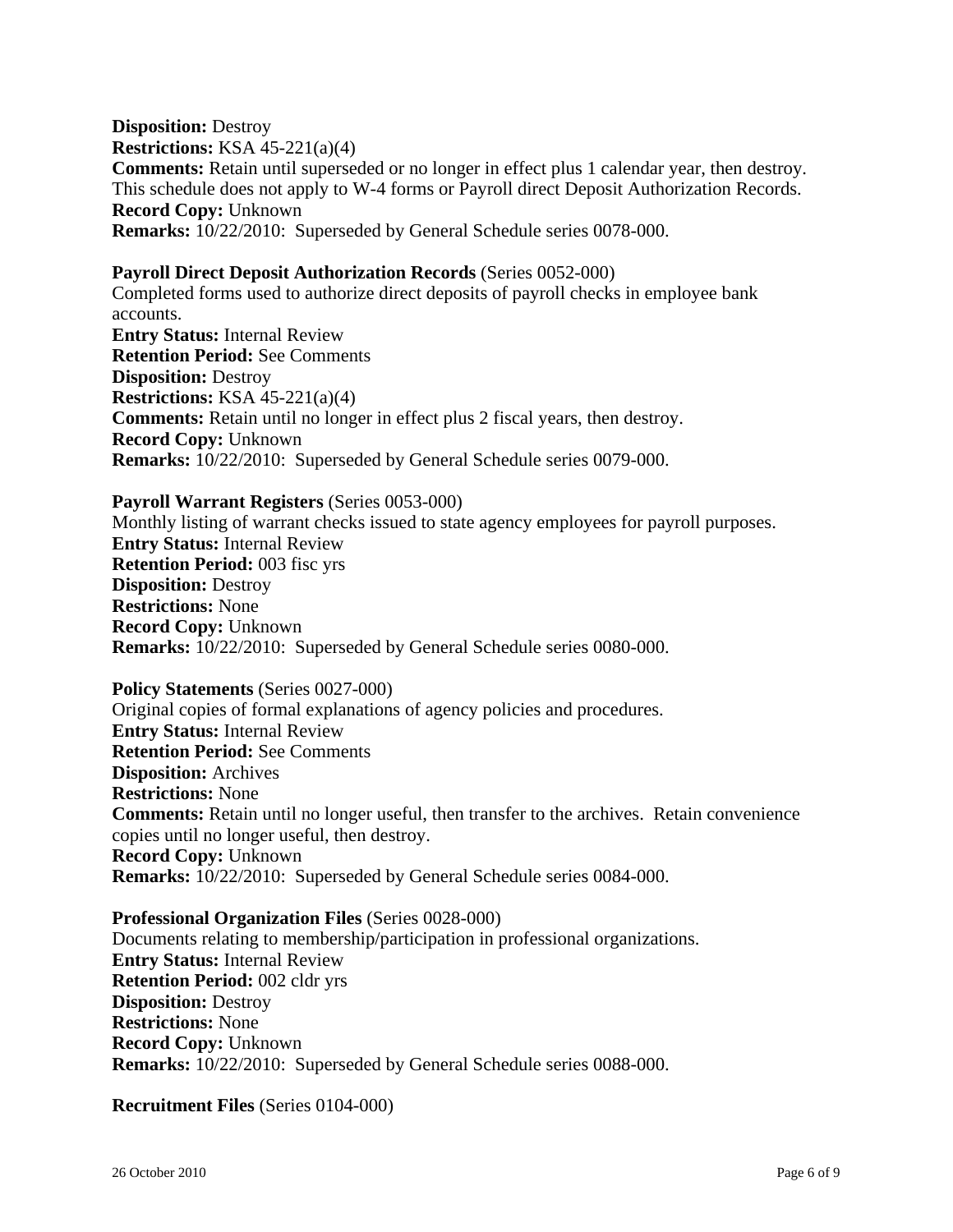Variety of documents relating to the recruitment process for hiring employees to fill vacant positions. **Entry Status:** Internal Review **Retention Period:** 003 cldr yrs **Disposition:** Destroy **Restrictions:** KSA 45-221(a)(4) **Record Copy:** Unknown **Remarks:** 10/22/2010: Superseded by General Schedule series 0096-000.

#### **Reorganization Studies** (Series 0030-000)

Records documenting actual and proposed agency organizational structure. **Entry Status:** Internal Review **Retention Period:** 003 cldr yrs **Disposition:** Archives **Restrictions:** None **Comments:** Retain in office 3 calendar years, then transfer to the archives for purging. **Record Copy:** Unknown **Remarks:** 10/22/2010: Superseded by General Schedule series 0097-000.

# **331-006 Insurance Department Producers Division**

#### **Continuing Education Provider Course Records** (Series 0046-331)

Documents submitted by entities seeking Insurance Department approval to conduct continuing education classes, seminars, and workshops for insurance agents. **Entry Status:** Internal Review **Retention Period:** 002 cldr yrs **Disposition:** Destroy **Restrictions:** None **Comments:** Retain in office 2 calendar years, then destroy. **Record Copy:** Unknown **Remarks:** 10/22/2010: Obsolete series.

# **331-008 Insurance Department Property and Casualty Division**

#### **Correspondence - Routine** (Series 0053-331)

Incoming and outgoing letters and memoranda of a routine nature: form letters, requests for information, letters of transmittal, etc. **Entry Status:** Internal Review **Retention Period:** 003 cldr yrs **Disposition:** Destroy **Restrictions:** None **Comments:** Retain in office 1 calendar year, transfer to the records center for 2 calendar years, then destroy.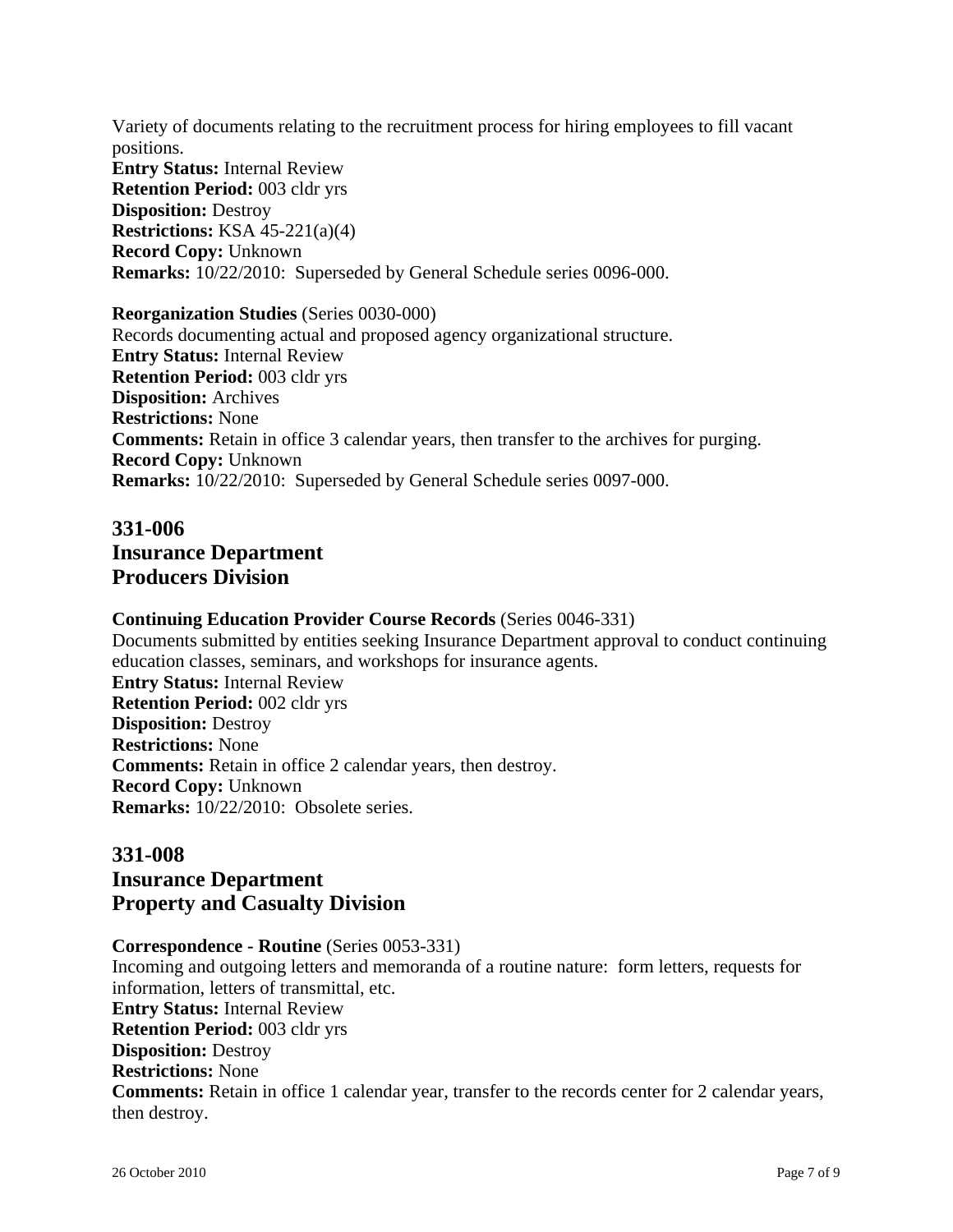**Record Copy:** Unknown **Remarks:** 10/22/2010: Superseded by General Schedule entry 0028-000.

#### **Replaced Policy Forms, Rates, Rules, Etc.** (Series 0059-331)

Replaced policies and other forms, premium rates, and underwriting rules of insurance companies, statistical agencies, rating organizations, and advisory agencies filed with the Insurance Department. **Entry Status:** Internal Review **Retention Period:** See Comments **Disposition:** Destroy **Restrictions:** None **Comments:** Retain in office 1 calendar year after replaced, then transfer to the records center for 2 calendar years, then destroy. **Record Copy:** Unknown **Remarks:** 10/22/2010: Obsolete series.

#### **Technical Reference Files** (Series 0062-331)

Copies of documents retained strictly for convenience of reference that are not part of official files: copies of external reports, studies, periodicals, books, brochures, catalogs, vendor lists, etc.

**Entry Status:** Internal Review **Retention Period:** See Comments **Disposition:** Destroy **Restrictions:** None **Comments:** Retain until no longer useful, then destroy. **Record Copy:** Unknown **Remarks:** 10/22/2010: Superseded by General Schedule series 0113-000.

## **331-009 Insurance Department Life Division**

#### **Policy Form Records** (Series 0063-331)

Lists of insurance policies issued by life insurance companies, formerly maintained in hard copy and currently maintained as an electronic database, compiled for convenience of reference. **Entry Status:** Internal Review **Retention Period:** See Comments **Disposition:** See Comments **Restrictions:** None **Comments:** Update, amend and delete electronic database as necessary. **Record Copy:** Unknown **Remarks:** 10/22/2010: Obsolete series.

# **331-010 Insurance Department Government/Public Affairs Division**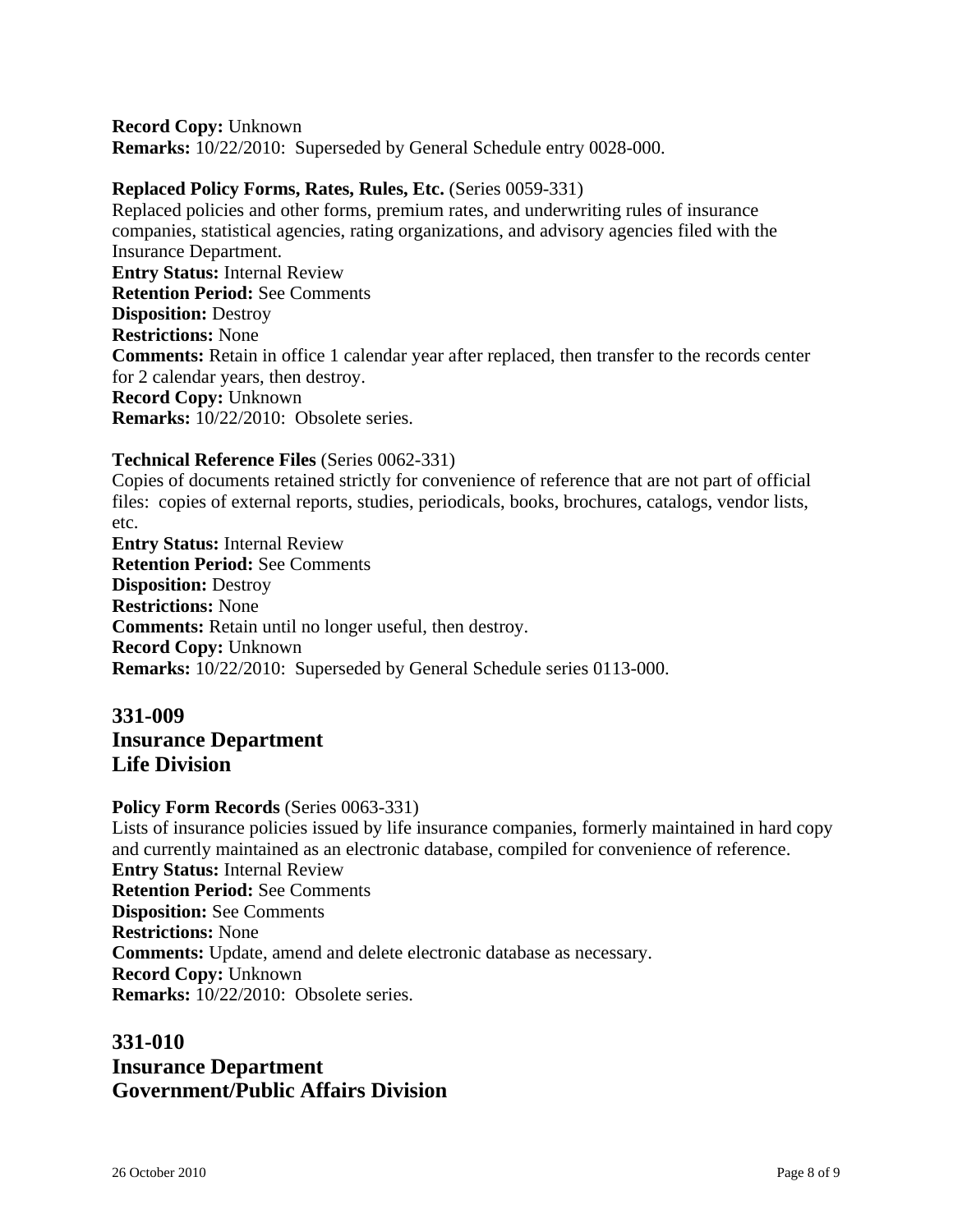**Press Releases** (Series 0065-331) Public information issued to the news media. **Entry Status:** Internal Review **Retention Period:** See Comments **Disposition:** Archives **Restrictions:** None **Comments:** Retain until no longer useful, then transfer to the archives for purging. **Record Copy:** Unknown **Remarks:** 10/22/2010: Superseded by General Schedule series 0086-000.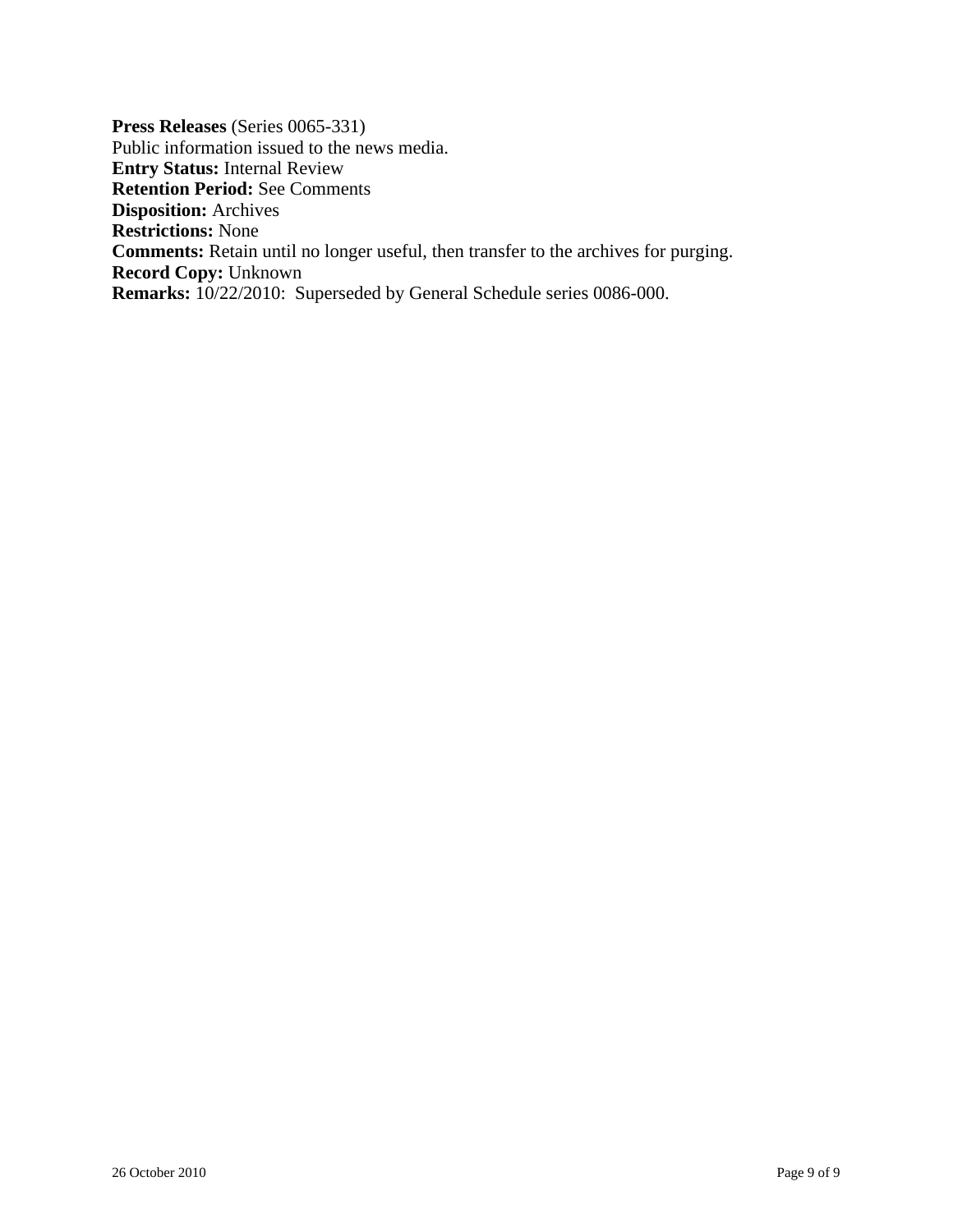# **331-006 Insurance Department Producers Division**

#### **Agency Licensing Files** (Series 0042-331)

Applications and supporting documentation relating to licensing insurance companies and agents to ensure their compliance with Kansas insurance laws and regulations. **Entry Status:** Ready for SRB **Retention Period:** See Comments **Disposition:** Destroy **Restrictions:** KSA (a)(1)(6)(9), 5 USC Sec. 522a **Comments:** Documents to determine acceptability for licensure, destroy upon issuance of license. Documents used to update the electronic record may be destroyed after updating electronic record. Electronic data shall be kept for 5 cldr yrs after terminated. **Record Copy:** Electronic **Electronic Recordkeeping Plan Pending Remarks:** 10/22/2010: Revised Title from "... and Agent ...".

## **Continuing Education Compliance Records** (Series 0043-331)

Continuing education course certifications and letters of home state certification submitted by insurance agents to demonstrate compliance with continuing education requirements. **Entry Status:** Ready for SRB

**Retention Period:** See Comments

**Disposition:** Destroy

**Restrictions:** None

**Comments:** Retain course certifications & letters of home state certifications for 3 months after creation of electronic record then destroy. Electronic course credit data is maintained until the producer/adjuster has renewed & then may be deleted.

#### **Record Copy:** Unknown

**Remarks:** 10/27/2010: Revised Title to drop "Agent..."; revised Comments from "Retain letters of home state certifications for 3 months after creation of electronic record, then destroy. Electronic data is maintained in accordance with the individual Agent Licensing File"; agents renew every other year.